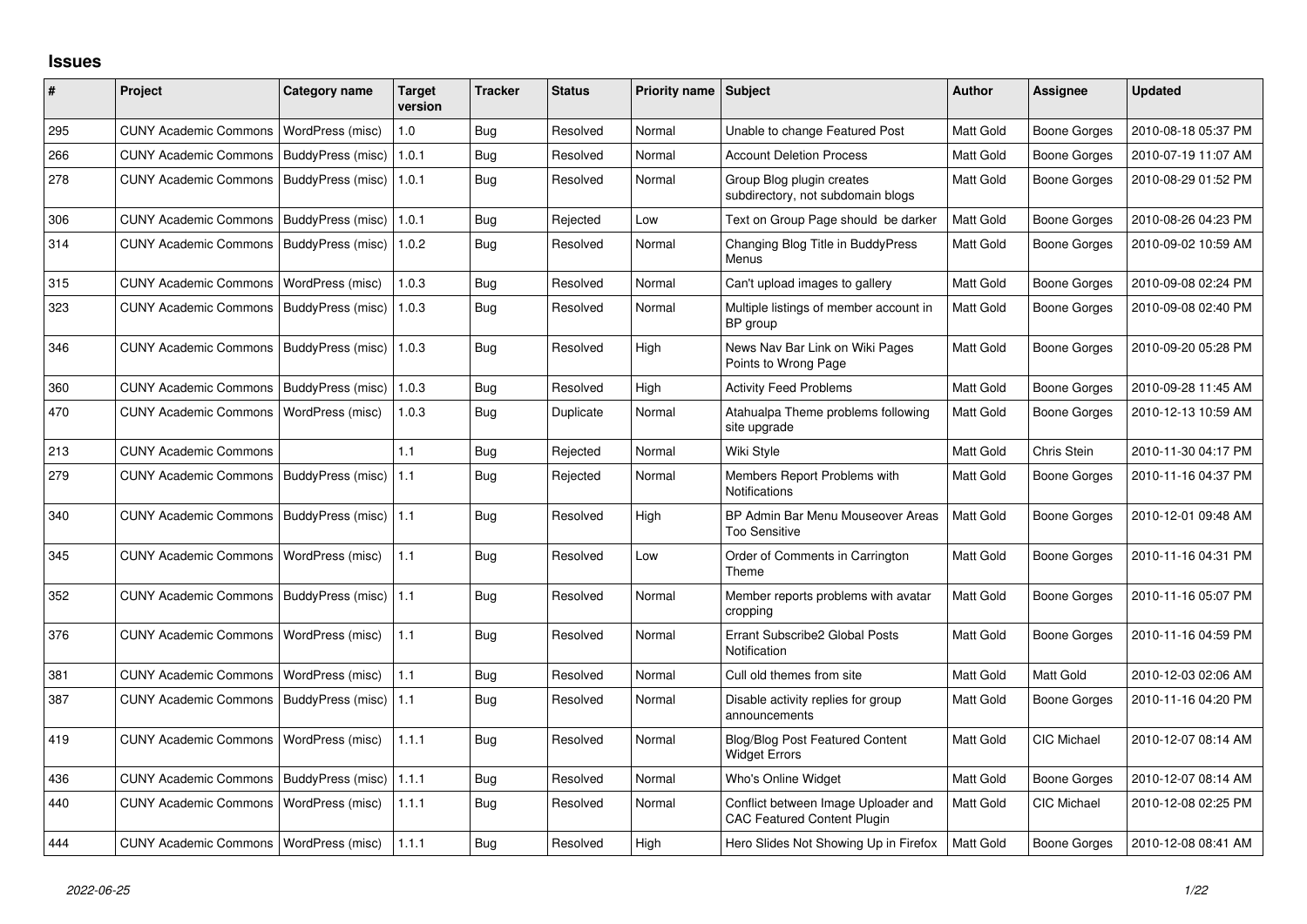| #   | <b>Project</b>                            | Category name            | <b>Target</b><br>version | <b>Tracker</b> | <b>Status</b> | <b>Priority name</b> | <b>Subject</b>                                                                                  | <b>Author</b>    | Assignee            | <b>Updated</b>      |
|-----|-------------------------------------------|--------------------------|--------------------------|----------------|---------------|----------------------|-------------------------------------------------------------------------------------------------|------------------|---------------------|---------------------|
| 457 | <b>CUNY Academic Commons</b>              | <b>BuddyPress (misc)</b> | 1.1.2                    | Bug            | Resolved      | High                 | Unable to Upload Documents as Forum   Matt Gold<br>Attachments                                  |                  | Boone Gorges        | 2010-12-10 06:56 PM |
| 458 | <b>CUNY Academic Commons</b>              | BuddyPress (misc)        | 1.1.3                    | Bug            | Resolved      | Normal               | Notifications Not Received for Own<br>Messages                                                  | <b>Matt Gold</b> | Boone Gorges        | 2010-12-13 08:28 PM |
| 476 | <b>CUNY Academic Commons</b>              | WordPress (misc)         | 1.1.3                    | Bug            | Resolved      | High                 | Limited Email Domains List Empty After<br>Site Upgrade                                          | <b>Matt Gold</b> | Boone Gorges        | 2010-12-13 07:02 PM |
| 449 | <b>CUNY Academic Commons</b>              | WordPress (misc)         | 1.1.4                    | Bug            | Rejected      | Normal               | WooThemes displaying category list in<br>nav                                                    | <b>Matt Gold</b> | Chris Stein         | 2010-12-16 02:03 PM |
| 453 | <b>CUNY Academic Commons</b>              | WordPress (misc)         | 1.1.4                    | Bug            | Rejected      | Normal               | Error with Sidebar Manager of "The<br>Station" WooTheme                                         | Matt Gold        | Boone Gorges        | 2010-12-18 04:51 PM |
| 482 | <b>CUNY Academic Commons</b>              | WordPress (misc)         | 1.1.4                    | Bug            | Resolved      | Normal               | BP Admin Bar Display Error                                                                      | <b>Matt Gold</b> | Boone Gorges        | 2010-12-16 08:45 AM |
| 499 | <b>CUNY Academic Commons</b>              | WordPress (misc)         | 1.1.6                    | Bug            | Resolved      | Normal               | Help with Atahualpa Issues                                                                      | Matt Gold        | scott voth          | 2010-12-21 07:30 PM |
| 503 | <b>CUNY Academic Commons</b>              | WordPress (misc)         | 1.1.6                    | Bug            | Resolved      | Normal               | <b>Explore and Possibly Remove</b><br><b>WP-Cron Reminder</b>                                   | Matt Gold        | Boone Gorges        | 2010-12-21 11:55 AM |
| 507 | <b>CUNY Academic Commons</b>              | BuddyPress (misc)        | 1.1.6                    | <b>Bug</b>     | Resolved      | High                 | Invite Anyone Rejects CUNY Email<br>Addresses                                                   | <b>Matt Gold</b> | <b>Boone Gorges</b> | 2010-12-21 11:26 AM |
| 509 | <b>CUNY Academic Commons</b>              | WordPress (misc)         | 1.1.7                    | Bug            | Resolved      | Low                  | User reports problem with Google<br>Calendar widget                                             | <b>Matt Gold</b> | Boone Gorges        | 2011-01-04 06:17 PM |
| 527 | <b>CUNY Academic Commons</b>              | BuddyPress (misc)        | 1.1.7                    | Bug            | Resolved      | Low                  | BP Admin Bar Doesn't Show up on<br>Cityscape Theme                                              | Matt Gold        | Boone Gorges        | 2011-01-04 03:39 PM |
| 531 | <b>CUNY Academic Commons</b>              | BuddyPress (misc)        | 1.1.7                    | Bug            | Resolved      | Low                  | Member reports problems with avatar<br>cropping                                                 | <b>Matt Gold</b> | Boone Gorges        | 2011-01-04 05:10 PM |
| 533 | <b>CUNY Academic Commons</b>              | BuddyPress (misc)        | 1.1.8                    | <b>Bug</b>     | Resolved      | Normal               | Minor CSS issue on group page                                                                   | <b>Matt Gold</b> | Boone Gorges        | 2011-02-02 09:44 AM |
| 538 | <b>CUNY Academic Commons</b>              | BuddyPress (misc)        | 1.1.8                    | <b>Bug</b>     | Resolved      | Normal               | News feed assigns incorrect trackback<br>origins                                                | <b>Matt Gold</b> | Boone Gorges        | 2011-02-02 11:22 AM |
| 540 | <b>CUNY Academic Commons</b>              | BuddyPress (misc)        | 1.1.8                    | Bug            | Resolved      | Normal               | Long BP Group Doc Names Hide<br>Edit/Delete Options                                             | <b>Matt Gold</b> | Boone Gorges        | 2011-02-02 10:58 AM |
| 545 | <b>CUNY Academic Commons</b>              | WordPress (misc)         | 1.1.8                    | Bug            | Resolved      | Normal               | <b>Test Elegant Themes</b>                                                                      | <b>Matt Gold</b> | Matt Gold           | 2011-01-25 01:41 AM |
| 546 | <b>CUNY Academic Commons</b>              | BuddyPress (misc)        | 1.1.8                    | Bug            | Resolved      | Normal               | Add Group/Group Blog Author Syncing<br>on an Automated Basis to the Group<br><b>Blog Plugin</b> | Matt Gold        | Boone Gorges        | 2011-02-03 08:44 AM |
| 553 | <b>CUNY Academic Commons</b>              | WordPress (misc)         | 1.1.10                   | <b>Bug</b>     | Rejected      | Normal               | <b>Wonky Hero Slide Overlays</b>                                                                | <b>Matt Gold</b> | Boone Gorges        | 2011-02-28 05:44 PM |
| 568 | <b>CUNY Academic Commons</b>              | BuddyPress (misc)        | 1.1.10                   | Bug            | Resolved      | High                 | Member reports trouble uploading<br>documents to groups                                         | Matt Gold        | Boone Gorges        | 2011-02-10 02:33 PM |
| 574 | CUNY Academic Commons   BuddyPress (misc) |                          | 1.1.10                   | Bug            | Resolved      | High                 | Members unable to read documents<br>posted to groups                                            | <b>Matt Gold</b> | Boone Gorges        | 2011-02-10 03:01 PM |
| 605 | CUNY Academic Commons   BuddyPress (misc) |                          | 1.1.10                   | Bug            | Rejected      | Normal               | Member search on Group Invite Page<br>Not Working                                               | Matt Gold        | Boone Gorges        | 2011-02-24 11:41 PM |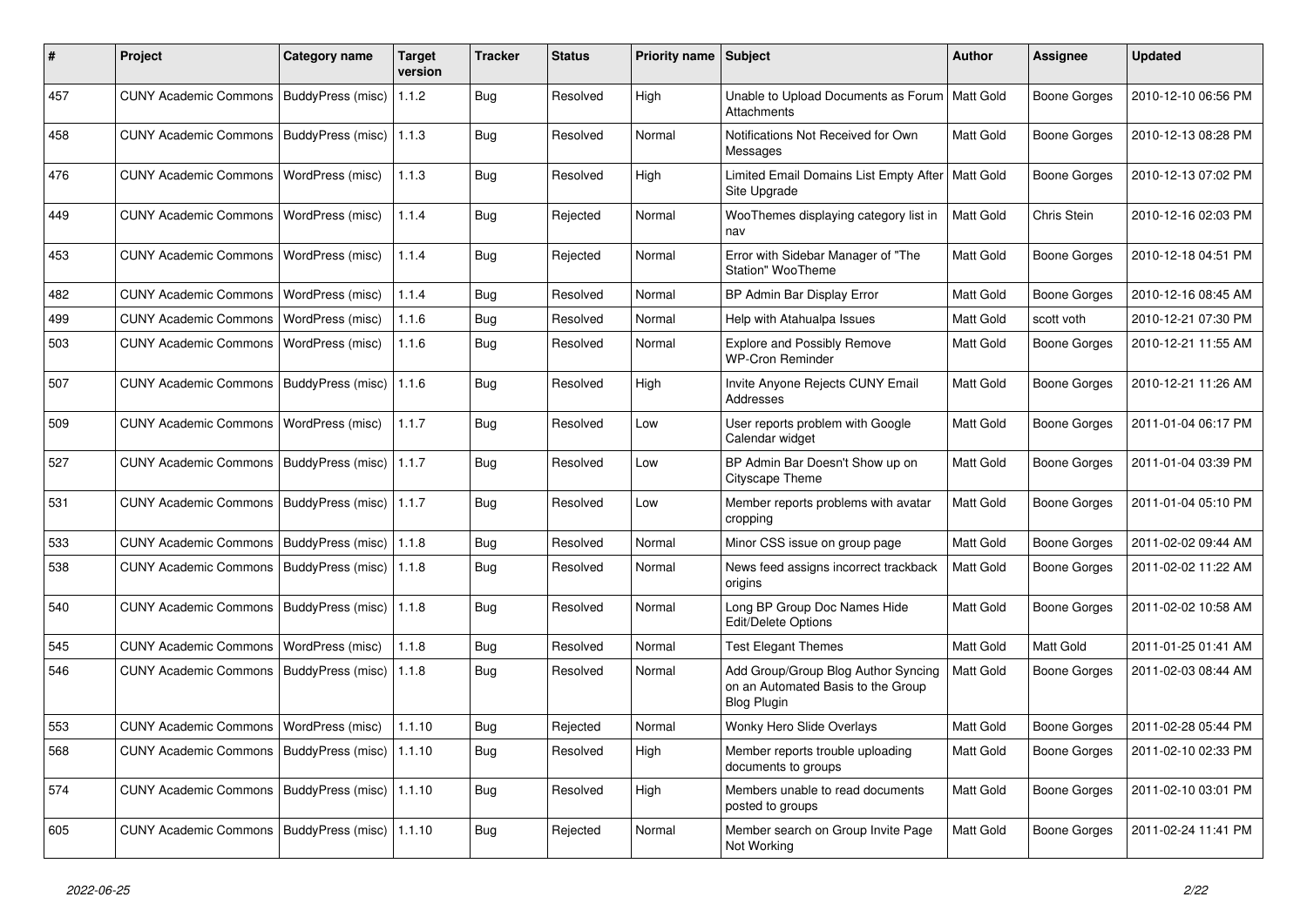| $\#$ | <b>Project</b>                            | Category name            | <b>Target</b><br>version | <b>Tracker</b> | <b>Status</b> | Priority name Subject |                                                                                                    | <b>Author</b>    | <b>Assignee</b> | <b>Updated</b>      |
|------|-------------------------------------------|--------------------------|--------------------------|----------------|---------------|-----------------------|----------------------------------------------------------------------------------------------------|------------------|-----------------|---------------------|
| 606  | CUNY Academic Commons   BuddyPress (misc) |                          | 1.1.10                   | Bug            | Rejected      | Low                   | Avatars don't show up in list of<br>members on group invite tool                                   | <b>Matt Gold</b> | Boone Gorges    | 2011-02-24 11:47 PM |
| 612  | <b>CUNY Academic Commons</b>              | BuddyPress (misc)        | 1.1.10                   | Bug            | Resolved      | Normal                | Member reports trouble uploading<br>documents to groups                                            | <b>Matt Gold</b> | Boone Gorges    | 2011-03-07 10:12 PM |
| 613  | <b>CUNY Academic Commons</b>              | BuddyPress (misc)        | 1.1.10                   | Bug            | Resolved      | Normal                | Member reports group blog / group<br>member syncing                                                | <b>Matt Gold</b> | Boone Gorges    | 2011-03-03 09:26 AM |
| 614  | <b>CUNY Academic Commons</b>              | BuddyPress (misc)        | 1.1.10                   | Bug            | Rejected      | Low                   | Log out button on BP Admin bar covers<br>logo                                                      | Matt Gold        | Boone Gorges    | 2011-03-04 05:58 PM |
| 638  | CUNY Academic Commons   BuddyPress (misc) |                          | 1.1.11                   | <b>Bug</b>     | Resolved      | Normal                | Email Notifications Include Odd<br>Characters                                                      | Matt Gold        | Boone Gorges    | 2011-03-16 11:06 AM |
| 378  | <b>CUNY Academic Commons</b>              | WordPress (misc)         | 1.2                      | Bug            | Duplicate     | Normal                | New blog post notification by email for<br>private blogs                                           | Matt Gold        | Boone Gorges    | 2011-02-18 01:46 PM |
| 526  | <b>CUNY Academic Commons</b>              | WordPress (misc)         | 1.2                      | Bug            | Resolved      | Low                   | Next/Previous Links Don't Appear on<br>All Hero Slides                                             | Matt Gold        | Raymond Hoh     | 2011-04-22 03:56 AM |
| 646  | <b>CUNY Academic Commons</b>              | <b>BuddyPress (misc)</b> | 1.2                      | <b>Bug</b>     | Resolved      | Low                   | Change Error Message Non Logged-In<br>Users See When Authorized Page is<br>Requested Without Login | Matt Gold        | Boone Gorges    | 2011-03-22 10:28 AM |
| 656  | CUNY Academic Commons   BuddyPress (misc) |                          | 1.2                      | Bug            | Resolved      | Low                   | <b>Conflicting Email Subscription</b><br>Messages                                                  | <b>Matt Gold</b> | Boone Gorges    | 2011-04-10 10:10 PM |
| 660  | CUNY Academic Commons   BuddyPress (misc) |                          | 1.2                      | Bug            | Resolved      | Low                   | HTML Markup appears in activity<br>comment                                                         | <b>Matt Gold</b> | Boone Gorges    | 2011-04-04 02:39 PM |
| 661  | <b>CUNY Academic Commons</b>              | BuddyPress (misc)        | 1.2                      | <b>Bug</b>     | Resolved      | Low                   | HTML Special Characters Appear in<br><b>Email Notification Text</b>                                | Matt Gold        | Raymond Hoh     | 2011-05-04 08:55 AM |
| 628  | <b>CUNY Academic Commons</b>              | Wiki                     | 1.2.1                    | <b>Bug</b>     | Resolved      | Normal                | LaTeX support for MediaWiki                                                                        | Matt Gold        | Boone Gorges    | 2011-05-11 09:50 PM |
| 657  | <b>CUNY Academic Commons</b>              | WordPress (misc)         | 1.2.1                    | <b>Bug</b>     | Resolved      | Normal                | Problems with WordPress Wiki Plugin                                                                | <b>Matt Gold</b> | Boone Gorges    | 2011-05-11 11:29 AM |
| 710  | <b>CUNY Academic Commons</b>              | WordPress (misc)         | 1.2.1                    | Bug            | Resolved      | Normal                | Flickr Photo Album Plugin Doesn't<br>Activate                                                      | <b>Matt Gold</b> | Boone Gorges    | 2011-05-08 04:56 PM |
| 724  | <b>CUNY Academic Commons</b>              | BuddyPress (misc)        | 1.2.1                    | Bug            | Rejected      | Normal                | Word Limit on Email Notifications of<br>Forum Posts?                                               | Matt Gold        | Boone Gorges    | 2011-05-11 12:04 PM |
| 727  | <b>CUNY Academic Commons</b>              | WordPress (misc)         | 1.2.1                    | <b>Bug</b>     | Resolved      | Normal                | Add The Erudite Theme                                                                              | <b>Matt Gold</b> | Raymond Hoh     | 2011-05-01 05:02 AM |
| 731  | <b>CUNY Academic Commons</b>              | BuddyPress (misc)        | 1.2.1                    | Bug            | Resolved      | Normal                | Member reports a problem posting to a<br>private group                                             | Matt Gold        | Boone Gorges    | 2011-05-03 07:10 PM |
| 775  | <b>CUNY Academic Commons</b>              | WordPress (misc)         | 1.2.2                    | Bug            | Rejected      | Normal                | Hit Counter Plugin Problem                                                                         | <b>Matt Gold</b> | Boone Gorges    | 2011-05-28 08:42 AM |
| 778  | <b>CUNY Academic Commons</b>              | BuddyPress (misc)        | 1.2.2                    | Bug            | Resolved      | Normal                | Private BP Docs Comment Notification<br>in RSS Feed                                                | Matt Gold        | Boone Gorges    | 2011-06-02 09:29 AM |
| 763  | CUNY Academic Commons   BuddyPress (misc) |                          | 1.2.3                    | Bug            | Resolved      | Low                   | Resaving BP Docs Preferences on<br>Same Setting Produces Unclear Error<br>Message                  | Matt Gold        | Boone Gorges    | 2011-06-02 09:19 AM |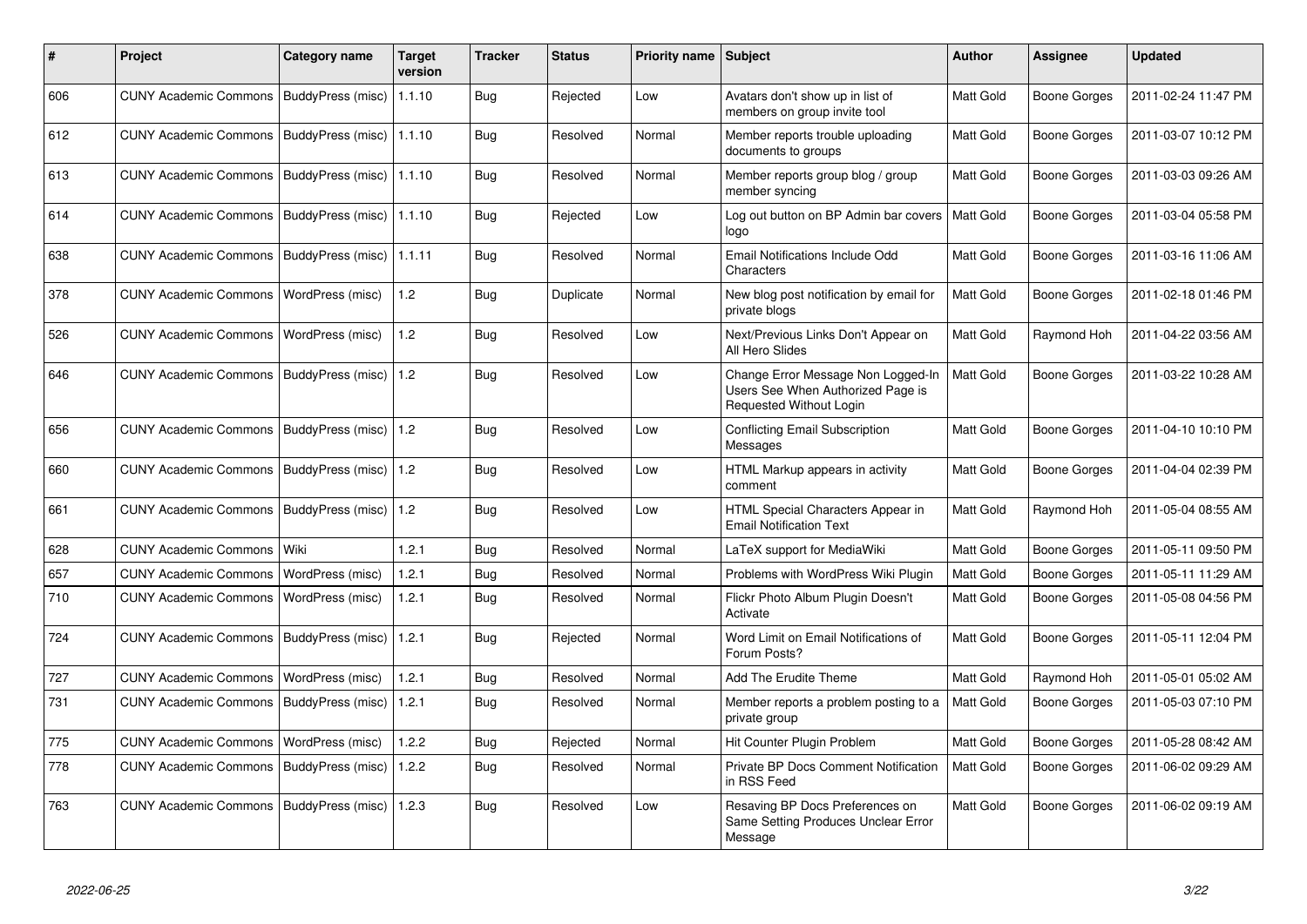| #    | Project                                           | <b>Category name</b>    | Target<br>version | <b>Tracker</b> | <b>Status</b> | <b>Priority name</b> | Subject                                                                    | <b>Author</b>    | <b>Assignee</b>     | <b>Updated</b>      |
|------|---------------------------------------------------|-------------------------|-------------------|----------------|---------------|----------------------|----------------------------------------------------------------------------|------------------|---------------------|---------------------|
| 786  | <b>CUNY Academic Commons</b>                      | WordPress (misc)        | 1.2.3             | Bug            | Resolved      | Normal               | Hero Image Slider Overlay Display on<br>IE.                                | <b>Matt Gold</b> | Boone Gorges        | 2011-06-06 09:51 AM |
| 789  | <b>CUNY Academic Commons</b>                      | <b>WordPress (misc)</b> | 1.2.3             | Bug            | Resolved      | Normal               | Remove Sitemeter from Footer                                               | <b>Matt Gold</b> | Boone Gorges        | 2011-06-06 09:41 AM |
| 783  | <b>CUNY Academic Commons</b>                      | BuddyPress (misc)       | 1.2.4             | Bug            | Resolved      | Normal               | <b>Broken Avatar Images</b>                                                | Matt Gold        | Boone Gorges        | 2011-06-06 02:49 PM |
| 796  | <b>CUNY Academic Commons</b>                      | Wiki                    | 1.2.4             | Bug            | Resolved      | Normal               | BP Admin Bar Header Margin                                                 | Matt Gold        | Raymond Hoh         | 2011-06-07 02:37 PM |
| 806  | CUNY Academic Commons   BuddyPress (misc)         |                         | 1.2.4             | Bug            | Resolved      | Normal               | BP Docs Notification Throttling Issues                                     | Matt Gold        | Boone Gorges        | 2011-06-08 12:17 PM |
| 809  | <b>CUNY Academic Commons</b>                      | WordPress (misc)        | 1.2.4             | Bug            | Resolved      | Low                  | Extra padding on bottom of footer                                          | Matt Gold        | Boone Gorges        | 2011-07-12 03:23 PM |
| 810  | CUNY Academic Commons   BuddyPress (misc)         |                         | 1.2.4             | Bug            | Resolved      | Normal               | Can't see all blogs in "My Blogs"                                          | <b>Matt Gold</b> | Boone Gorges        | 2011-07-12 10:51 PM |
| 842  | <b>CUNY Academic Commons</b>                      | WordPress (misc)        | 1.2.4             | Bug            | Resolved      | Normal               | Problems adding a user to a blog                                           | Matt Gold        | Boone Gorges        | 2011-07-08 01:34 PM |
| 856  | CUNY Academic Commons   BuddyPress (misc)         |                         | 1.2.4             | Bug            | Resolved      | Low                  | Text-alignment issue on group                                              | Matt Gold        | Raymond Hoh         | 2011-06-22 10:02 PM |
| 905  | CUNY Academic Commons   BuddyPress (misc)         |                         | 1.2.4             | Bug            | Resolved      | Low                  | <b>BP Docs Authentication Issue</b>                                        | Matt Gold        | Boone Gorges        | 2011-07-12 01:39 PM |
| 908  | CUNY Academic Commons   BuddyPress (misc)         |                         | 1.2.4             | Bug            | Resolved      | Normal               | Free a BP Doc from Locked Status                                           | <b>Matt Gold</b> | <b>Boone Gorges</b> | 2011-07-02 11:15 PM |
| 950  | CUNY Academic Commons   BuddyPress (misc)         |                         | 1.2.4             | Bug            | Rejected      | Normal               | Spam/Moderation Issue                                                      | Matt Gold        | <b>Boone Gorges</b> | 2011-07-11 09:15 AM |
| 1104 | CUNY Academic Commons   WordPress (misc)          |                         | 1.2.4.2           | Bug            | Resolved      | Normal               | Remove WordPress Counter Plugin                                            | <b>Matt Gold</b> | Boone Gorges        | 2011-10-31 11:00 AM |
| 991  | <b>CUNY Academic Commons</b>                      | WordPress (misc)        | 1.2.5             | Bug            | Resolved      | Normal               | <b>Update FeedWordPress</b>                                                | Matt Gold        | Boone Gorges        | 2011-07-19 11:37 AM |
| 992  | CUNY Academic Commons   BuddyPress (misc)         |                         | 1.2.5             | Bug            | Resolved      | Normal               | BP Docs comments show up on WP<br>Dashboard                                | <b>Matt Gold</b> | Boone Gorges        | 2011-07-19 02:17 PM |
| 993  | <b>CUNY Academic Commons</b>                      | BuddyPress (misc)       | 1.2.5             | Bug            | Resolved      | Low                  | <b>BP Docs Notification Issue</b>                                          | <b>Matt Gold</b> | Boone Gorges        | 2011-07-20 12:10 AM |
| 1067 | CUNY Academic Commons   WordPress (misc)          |                         | 1.2.5             | Bug            | Rejected      | Normal               | Install Disable Trackbacks                                                 | Matt Gold        | Boone Gorges        | 2011-07-22 12:05 AM |
| 1068 | CUNY Academic Commons                             | <b>WordPress (misc)</b> | 1.2.5             | Bug            | Rejected      | High                 | Notification of Update in a Private<br>Group Shows up in Public Feed       | <b>Matt Gold</b> | Boone Gorges        | 2011-07-21 11:27 PM |
| 1117 | CUNY Academic Commons   BuddyPress (misc)         |                         | 1.2.5             | Bug            | Resolved      | Normal               | Character Display Error in Feed                                            | <b>Matt Gold</b> | Boone Gorges        | 2011-09-12 06:29 PM |
| 1143 | <b>CUNY Academic Commons</b>                      | BuddyPress (misc)       | 1.2.5             | Bug            | Resolved      | Normal               | Notifications of Old Posts                                                 | Matt Gold        |                     | 2011-08-30 09:56 PM |
| 1145 | CUNY Academic Commons   BuddyPress (misc)         |                         | 1.2.5             | Bug            | Resolved      | Low                  | Alert Box on Group Join                                                    | Matt Gold        | Boone Gorges        | 2011-09-12 05:56 PM |
| 1321 | CUNY Academic Commons   BuddyPress (misc)         |                         | 1.2.5             | Bug            | Duplicate     | Normal               | BP Doc Comment Doesn't Show Up on<br>Doc (but does appear in group stream) | Matt Gold        | Boone Gorges        | 2011-11-04 08:04 AM |
| 1380 | <b>CUNY Academic Commons</b>                      | WordPress (misc)        | 1.2.7             | Bug            | Resolved      | Low                  | Page background color not set lon<br>login page                            | <b>Matt Gold</b> | Boone Gorges        | 2011-11-28 07:44 PM |
| 1400 | CUNY Academic Commons   BuddyPress (misc)   1.2.7 |                         |                   | Bug            | Resolved      | Normal               | Firefox Login Caching Issue                                                | Matt Gold        | <b>Boone Gorges</b> | 2011-12-06 05:53 PM |
| 343  | <b>CUNY Academic Commons</b>                      | Wiki                    | $1.3$             | Bug            | Resolved      | Low                  | <b>FCKEditor Preferences</b>                                               | Matt Gold        | Boone Gorges        | 2011-11-30 11:55 AM |
| 487  | <b>CUNY Academic Commons</b>                      | WordPress (misc)        | $1.3$             | Bug            | Resolved      | Normal               | Replace Backtype Connect with<br>something that works                      | Matt Gold        | <b>Boone Gorges</b> | 2011-05-26 08:47 AM |
| 746  | CUNY Academic Commons   BuddyPress (misc)         |                         | 1.3               | Bug            | Resolved      | Normal               | Create Pop-Up Login Overlay                                                | Matt Gold        | Raymond Hoh         | 2011-05-16 06:32 PM |
| 761  | CUNY Academic Commons   WordPress (misc)          |                         | 1.3               | <b>Bug</b>     | Resolved      | Normal               | Implement "Send a Comment" Function   Matt Gold                            |                  | Boone Gorges        | 2011-06-02 04:51 PM |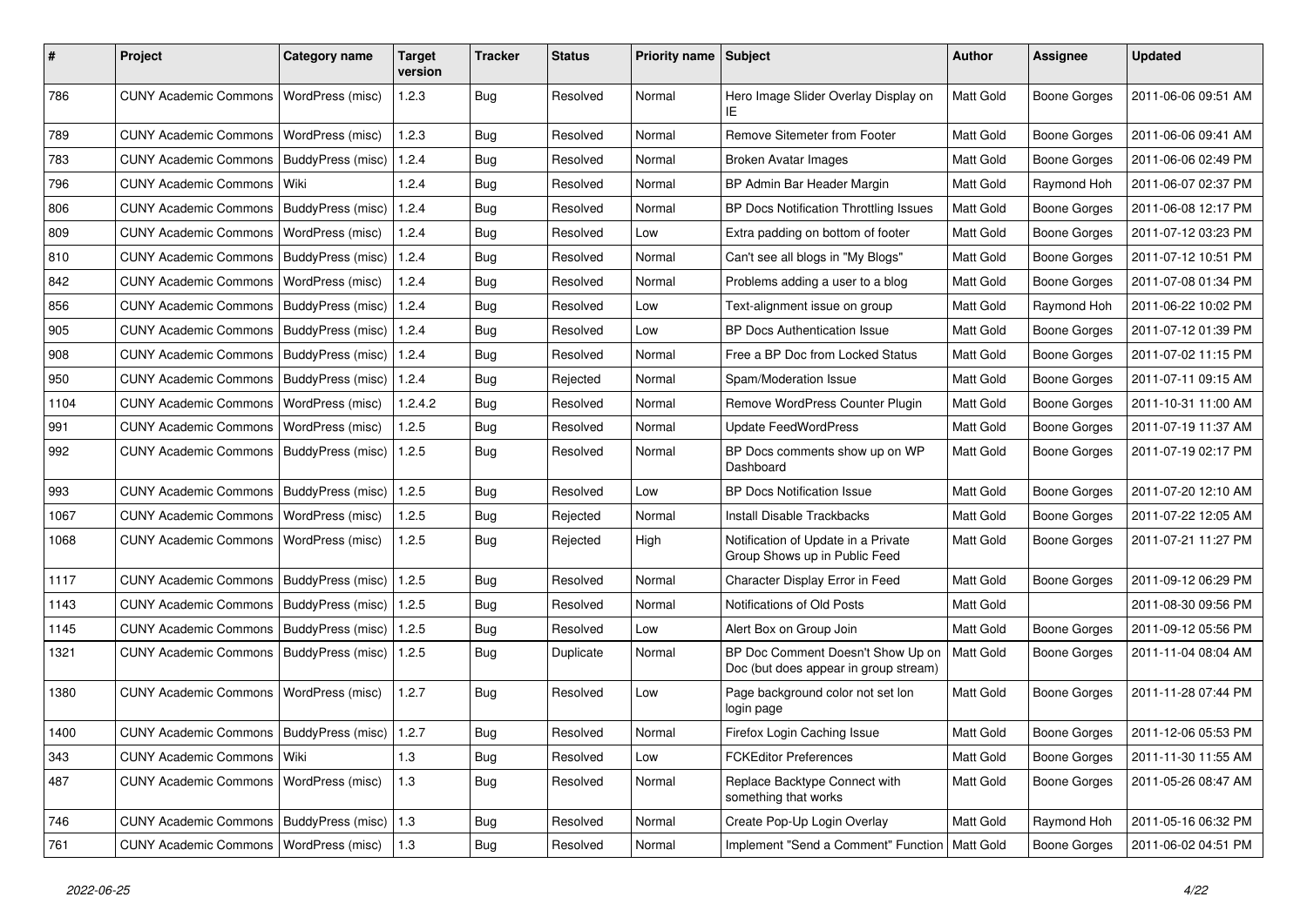| #    | Project                                           | Category name             | <b>Target</b><br>version | <b>Tracker</b> | <b>Status</b> | Priority name Subject |                                                                                    | Author           | <b>Assignee</b>     | <b>Updated</b>      |
|------|---------------------------------------------------|---------------------------|--------------------------|----------------|---------------|-----------------------|------------------------------------------------------------------------------------|------------------|---------------------|---------------------|
| 1344 | <b>CUNY Academic Commons</b>                      | BuddyPress (misc)         | 1.3                      | Bug            | Resolved      | Normal                | Activity Feed Items not Appearing in<br>Group                                      | Matt Gold        | <b>Boone Gorges</b> | 2011-11-14 11:26 AM |
| 1345 | <b>CUNY Academic Commons</b>                      | BuddyPress (misc)   1.3   |                          | <b>Bug</b>     | Resolved      | Normal                | <b>Consider Adding BuddyPress Group</b><br>for Community Admins and Mods<br>Plugin | Matt Gold        | <b>Boone Gorges</b> | 2011-11-28 03:17 PM |
| 1412 | <b>CUNY Academic Commons</b>                      | BuddyPress (misc)   1.3   |                          | <b>Bug</b>     | Resolved      | Normal                | Alter text on pop-up message about<br>role field                                   | <b>Matt Gold</b> | Boone Gorges        | 2011-12-08 12:58 PM |
| 1418 | <b>CUNY Academic Commons</b>                      | Wiki                      | 1.3                      | Bug            | Resolved      | High                  | Don't see BP Admin Bar on cdev Wiki<br>page                                        | <b>Matt Gold</b> | <b>Boone Gorges</b> | 2011-12-09 08:58 AM |
| 1419 | <b>CUNY Academic Commons</b>                      | Wiki                      | 1.3                      | <b>Bug</b>     | Rejected      | Normal                | Ajax autosuggest on wiki tags not<br>working                                       | <b>Matt Gold</b> | Boone Gorges        | 2011-12-12 03:51 PM |
| 1451 | <b>CUNY Academic Commons</b>                      | BuddyPress (misc)         | 1.3.1                    | <b>Bug</b>     | Resolved      | Normal                | Social Media Profile Icons Not Showing<br>Up Automatically?                        | <b>Matt Gold</b> | <b>Boone Gorges</b> | 2011-12-15 07:06 PM |
| 1455 | <b>CUNY Academic Commons</b>                      | BuddyPress (misc)         | 1.3.1                    | <b>Bug</b>     | Resolved      | Normal                | Errant error message on Groups page                                                | Matt Gold        | Boone Gorges        | 2011-12-16 02:05 PM |
| 1464 | <b>CUNY Academic Commons</b>                      | Upgrades                  | 1.3.1                    | <b>Bug</b>     | Rejected      | Normal                | UserVoice Account linked to wrong<br>account                                       | Matt Gold        | Boone Gorges        | 2011-12-19 09:40 AM |
| 1482 | <b>CUNY Academic Commons</b>                      | WordPress (misc)          | 1.3.3                    | <b>Bug</b>     | Resolved      | Normal                | News page twitter feed error                                                       | <b>Matt Gold</b> | Boone Gorges        | 2012-01-10 06:53 PM |
| 1483 | <b>CUNY Academic Commons</b>                      | WordPress (misc)          | 1.3.3                    | <b>Bug</b>     | Resolved      | Normal                | News page not showing posts from<br>News blog                                      | Matt Gold        | Boone Gorges        | 2012-01-10 06:55 PM |
| 1488 | <b>CUNY Academic Commons</b>                      | BuddyPress (misc)         | 1.3.3                    | Bug            | Resolved      | Normal                | Unable to edit forum post                                                          | Matt Gold        | Boone Gorges        | 2012-01-10 07:20 PM |
| 1495 | <b>CUNY Academic Commons</b>                      | BuddyPress (misc)   1.3.3 |                          | Bug            | Rejected      | Low                   | Newest Member Filter on homepage<br>not working                                    | <b>Matt Gold</b> | Boone Gorges        | 2011-12-22 11:29 AM |
| 1498 | <b>CUNY Academic Commons</b>                      | <b>BuddyPress (misc)</b>  | 1.3.3                    | Bug            | Resolved      | Normal                | Non-Logged in User Redirect Feature<br>not working                                 | <b>Matt Gold</b> | Boone Gorges        | 2012-01-11 04:57 PM |
| 1503 | <b>CUNY Academic Commons</b>                      | BuddyPress (misc)         | 1.3.3                    | <b>Bug</b>     | Resolved      | Normal                | File list not showing file descriptions                                            | Matt Gold        | Boone Gorges        | 2012-01-10 07:28 PM |
| 1531 | <b>CUNY Academic Commons</b>                      | WordPress (misc)          | 1.3.4                    | <b>Bug</b>     | Resolved      | Urgent                | Commons Only Viewable to Logged-In<br><b>Viewers</b>                               | <b>Matt Gold</b> | Boone Gorges        | 2012-01-12 12:50 AM |
| 1545 | <b>CUNY Academic Commons</b>                      | BuddyPress (misc)   1.3.5 |                          | Bug            | Resolved      | Normal                | Problem with BP Doc Comment Edit<br>Icon in Forums                                 | <b>Matt Gold</b> | Boone Gorges        | 2012-01-16 06:14 PM |
| 1546 | <b>CUNY Academic Commons</b>                      | BuddyPress (misc)   1.3.5 |                          | Bug            | Resolved      | Low                   | Unable to view comparative document<br>history in BP Docs                          | Matt Gold        | <b>Boone Gorges</b> | 2012-01-17 06:13 PM |
| 1547 | CUNY Academic Commons   WordPress (misc)          |                           | 1.3.5                    | Bug            | Resolved      | High                  | <b>Spam Registrations</b>                                                          | Matt Gold        | Boone Gorges        | 2012-01-16 08:23 PM |
| 1549 | CUNY Academic Commons   WordPress (misc)          |                           | 1.3.5                    | Bug            | Resolved      | Normal                | Add SOPA Protest Plugin                                                            | Matt Gold        | Boone Gorges        | 2012-01-17 06:19 PM |
| 1551 | <b>CUNY Academic Commons</b>                      | WordPress (misc)          | 1.3.5                    | <b>Bug</b>     | Resolved      | Normal                | Create Front-Page SOPA Protest page                                                | Matt Gold        | Boone Gorges        | 2012-01-17 09:32 PM |
| 1554 | <b>CUNY Academic Commons</b>                      | WordPress (misc)          | 1.3.6                    | <b>Bug</b>     | Resolved      | Normal                | User reports infinite redirect issue on<br>blog                                    | Matt Gold        | Boone Gorges        | 2012-01-19 07:58 AM |
| 1555 | CUNY Academic Commons   BuddyPress (misc)   1.3.6 |                           |                          | Bug            | Resolved      | Low                   | Sticky forum post shows up twice in<br>post listings                               | Matt Gold        | Boone Gorges        | 2012-02-08 06:44 PM |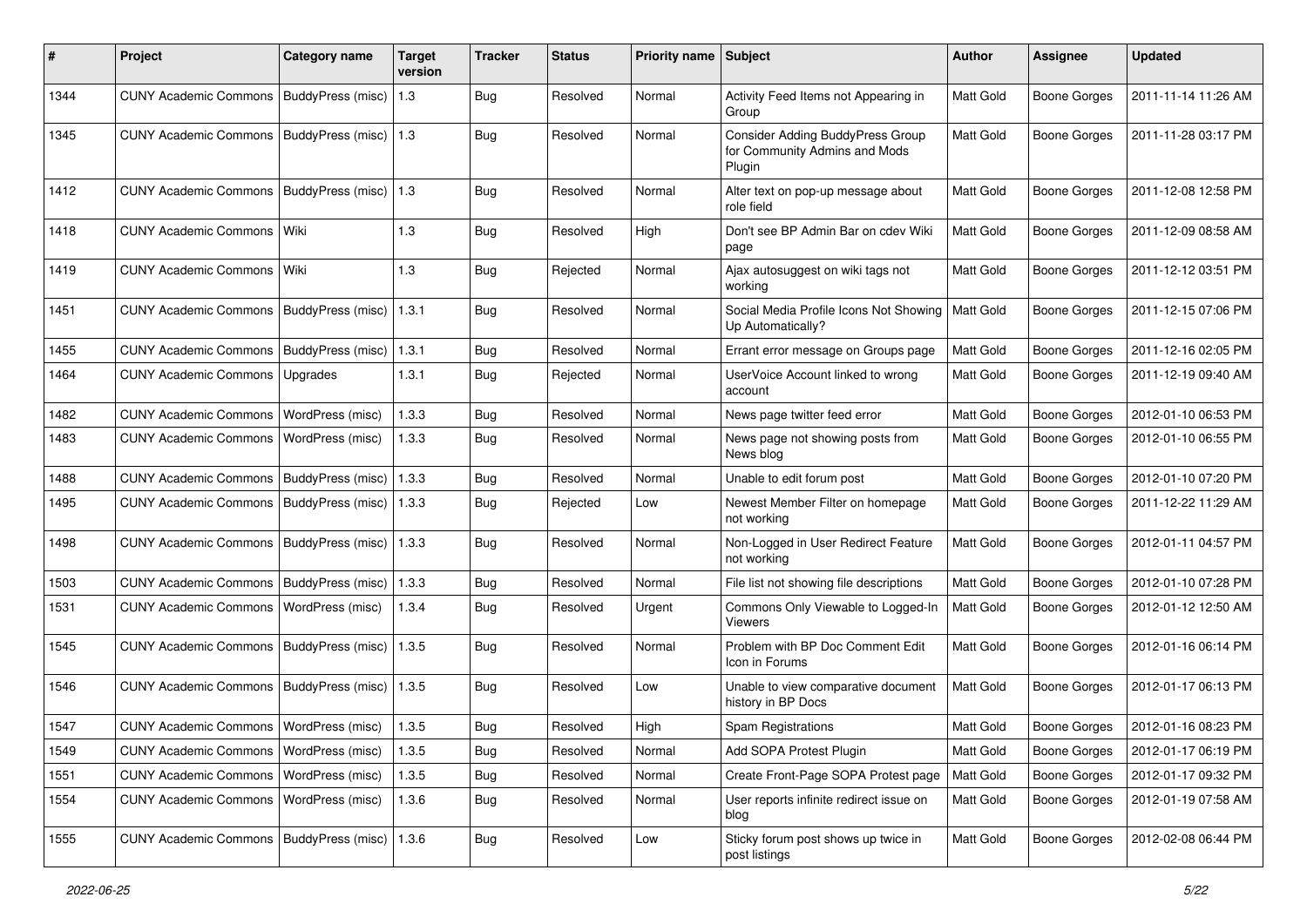| #    | Project                                         | Category name           | Target<br>version | <b>Tracker</b> | <b>Status</b> | <b>Priority name</b> | <b>Subject</b>                                                      | <b>Author</b>    | Assignee            | <b>Updated</b>      |
|------|-------------------------------------------------|-------------------------|-------------------|----------------|---------------|----------------------|---------------------------------------------------------------------|------------------|---------------------|---------------------|
| 1558 | <b>CUNY Academic Commons</b>                    | BuddyPress (misc)       | 1.3.6             | Bug            | Resolved      | Normal               | Login Issues                                                        | Matt Gold        | Boone Gorges        | 2012-02-08 06:40 PM |
| 1571 | <b>CUNY Academic Commons</b>                    | BuddyPress (misc)       | 1.3.6             | Bug            | Resolved      | Low                  | Non-CUNY Sign-Up Code Pages<br>Published                            | Matt Gold        | Boone Gorges        | 2012-02-08 04:46 PM |
| 1616 | <b>CUNY Academic Commons</b>                    | BuddyPress (misc)       | 1.3.7             | Bug            | Resolved      | Low                  | BP Docs timeout issue                                               | Matt Gold        | <b>Boone Gorges</b> | 2012-02-21 03:23 PM |
| 1657 | <b>CUNY Academic Commons</b>                    | BuddyPress (misc)       | 1.3.10            | <b>Bug</b>     | Resolved      | Normal               | Caching Issues                                                      | Matt Gold        |                     | 2012-04-04 10:17 AM |
| 1754 | <b>CUNY Academic Commons</b>                    | WordPress (misc)        | 1.3.10            | Bug            | Resolved      | High                 | Members receiving dev site comment<br>spam                          | Matt Gold        | Boone Gorges        | 2012-03-20 01:05 PM |
| 1794 | <b>CUNY Academic Commons</b>                    | BuddyPress (misc)       | 1.3.10            | Bug            | Resolved      | Normal               | Remove "Notice anything new"<br>notification                        | Matt Gold        | Boone Gorges        | 2012-03-29 09:45 PM |
| 1614 | <b>CUNY Academic Commons</b>                    | BuddyPress (misc)       | 1.3.11            | Bug            | Resolved      | Normal               | Non-CUNY Sign-Up Code Disappears<br><b>After Creation</b>           | Matt Gold        | Boone Gorges        | 2012-04-05 01:50 AM |
| 1672 | <b>CUNY Academic Commons</b>                    | BuddyPress (misc)       | 1.3.11            | Bug            | Resolved      | Normal               | Activity replies in groups                                          | Matt Gold        | Boone Gorges        | 2012-04-04 09:37 AM |
| 1784 | <b>CUNY Academic Commons</b>                    | BuddyPress (misc)       | 1.3.11            | Bug            | Resolved      | Normal               | Date/Content Problems on Forum<br>digest emails                     | Matt Gold        | Boone Gorges        | 2012-04-03 08:28 PM |
| 1802 | <b>CUNY Academic Commons</b>                    | WordPress (misc)        | 1.3.11            | Bug            | Resolved      | Low                  | Incorrect Page Title on Blogs Page                                  | Matt Gold        | <b>Boone Gorges</b> | 2012-04-03 08:28 PM |
| 1808 | <b>CUNY Academic Commons</b>                    | WordPress (misc)        | 1.3.11            | Bug            | Resolved      | Normal               | New title page titles                                               | Matt Gold        | Boone Gorges        | 2012-04-04 08:39 AM |
| 1859 | <b>CUNY Academic Commons</b>                    | BuddyPress (misc)       | 1.3.13            | Bug            | Resolved      | Low                  | Orthographical error on page in the<br>sign-up process              | Matt Gold        | Boone Gorges        | 2012-05-02 11:43 AM |
| 1872 | <b>CUNY Academic Commons</b>                    | WordPress (misc)        | 1.3.13            | Bug            | Resolved      | Normal               | Update Woo Framework                                                | Matt Gold        | Boone Gorges        | 2012-05-22 11:36 AM |
| 1881 | <b>CUNY Academic Commons</b>                    | BuddyPress (misc)       | 1.3.13            | Bug            | Resolved      | Low                  | Double forum notification received                                  | Matt Gold        | Boone Gorges        | 2012-05-22 02:51 PM |
| 1885 | <b>CUNY Academic Commons</b>                    | WordPress (misc)        | 1.3.13            | Bug            | Resolved      | Normal               | TinyMCE button error                                                | Matt Gold        | Boone Gorges        | 2012-05-17 11:15 AM |
| 1886 | <b>CUNY Academic Commons</b>                    | WordPress (misc)        | 1.3.13            | <b>Bug</b>     | Rejected      | Low                  | Test reliability of firestats plugin                                | Matt Gold        | Boone Gorges        | 2012-05-09 09:37 PM |
| 1912 | <b>CUNY Academic Commons</b>                    | WordPress (misc)        | 1.3.13            | Bug            | Resolved      | Normal               | Install the VéritéCo Timeline Plugin                                | Matt Gold        | <b>Boone Gorges</b> | 2012-05-23 04:13 PM |
| 1916 | <b>CUNY Academic Commons</b>                    | WordPress (misc)        | 1.3.14            | Bug            | Resolved      | High                 | Images Breaking on Help Blog and<br><b>Ground Control</b>           | <b>Matt Gold</b> | Boone Gorges        | 2012-05-26 07:54 PM |
| 1953 | <b>CUNY Academic Commons</b>                    | BuddyPress (misc)       | 1.3.15            | <b>Bug</b>     | Resolved      | Normal               | Email forum notification formatting<br>issue                        | Matt Gold        | Boone Gorges        | 2012-06-21 03:32 PM |
| 1990 | CUNY Academic Commons   BuddyPress (misc)       |                         | 1.3.17            | <b>Bug</b>     | Resolved      | Low                  | In Forum post list, member avatar<br>partially obscures member name | <b>Matt Gold</b> | <b>Boone Gorges</b> | 2012-07-29 08:42 PM |
| 1995 | CUNY Academic Commons   WordPress (misc)        |                         | 1.3.17            | Bug            | Rejected      | High                 | Featured Content Box Only Rendering<br>on Login                     | Matt Gold        | <b>Boone Gorges</b> | 2012-07-15 10:21 AM |
| 1401 | <b>CUNY Academic Commons</b>                    | BuddyPress (misc)   1.4 |                   | Bug            | Resolved      | Low                  | Avoiding really long blog names                                     | Matt Gold        | Dominic Giglio      | 2012-07-16 01:02 PM |
| 1979 | CUNY Academic Commons   BuddyPress (misc)   1.4 |                         |                   | Bug            | Rejected      | Normal               | Received two notifications of an activity<br>update                 | Matt Gold        | Boone Gorges        | 2012-07-12 10:43 AM |
| 2018 | CUNY Academic Commons                           | <b>WordPress (misc)</b> | 1.4               | <b>Bug</b>     | Resolved      | High                 | WP Nav Bar Overflow                                                 | Matt Gold        | Boone Gorges        | 2012-08-06 12:58 PM |
| 2019 | <b>CUNY Academic Commons</b>                    | <b>WordPress (misc)</b> | 1.4               | <b>Bug</b>     | Resolved      | High                 | Unable to Add New User to Blog                                      | Matt Gold        | Boone Gorges        | 2012-08-08 04:21 PM |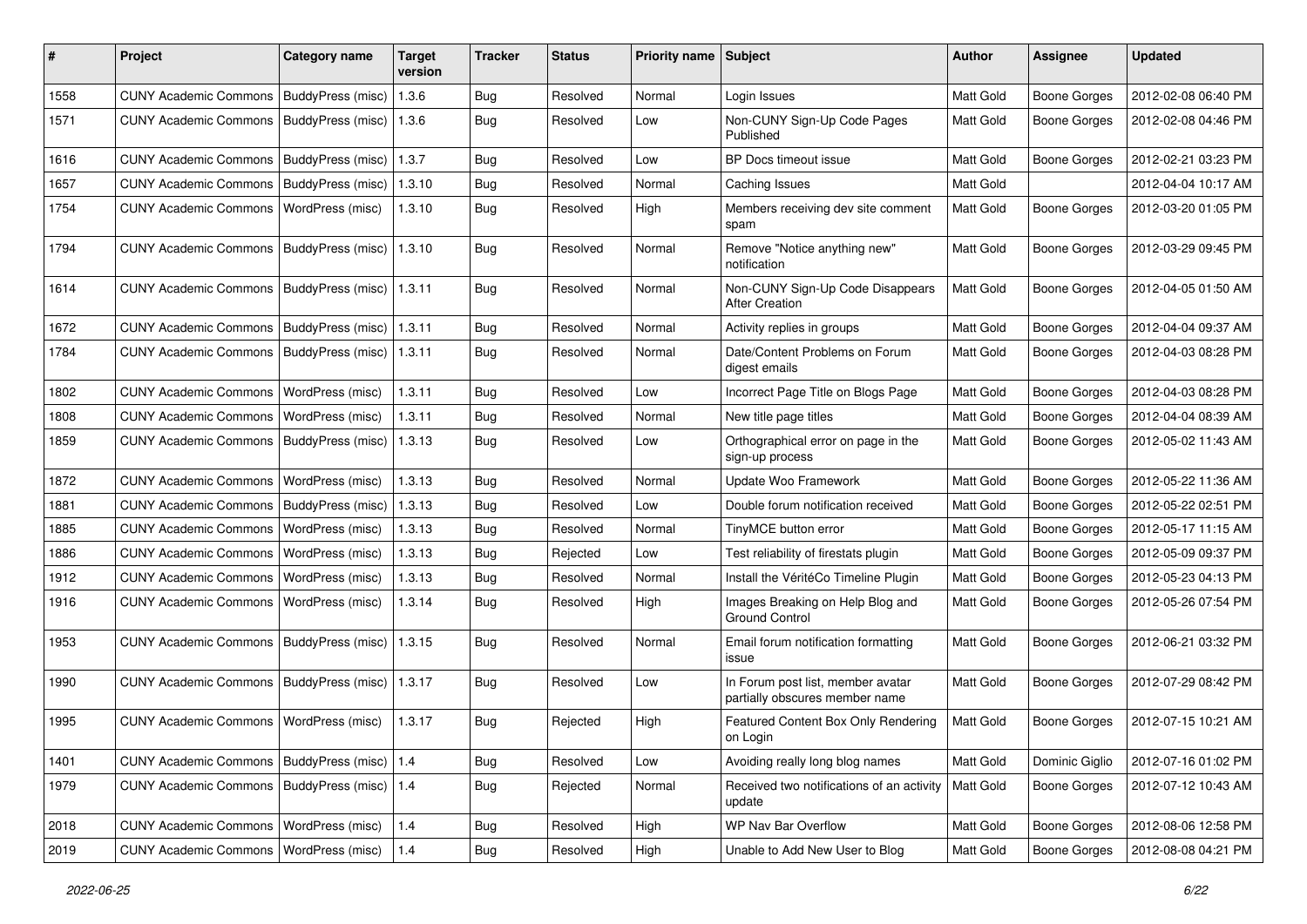| #    | Project                                   | Category name     | <b>Target</b><br>version | <b>Tracker</b> | <b>Status</b> | <b>Priority name</b> | <b>Subject</b>                                                                      | Author           | Assignee       | <b>Updated</b>      |
|------|-------------------------------------------|-------------------|--------------------------|----------------|---------------|----------------------|-------------------------------------------------------------------------------------|------------------|----------------|---------------------|
| 2036 | <b>CUNY Academic Commons</b>              | WordPress (misc)  | 1.4.1                    | Bug            | Resolved      | Normal               | Drop-down styling error                                                             | Matt Gold        | Raymond Hoh    | 2012-08-11 01:31 PM |
| 2034 | <b>CUNY Academic Commons</b>              | WordPress (misc)  | 1.4.2                    | Bug            | Resolved      | Urgent               | Spacing issue on reply-by-email                                                     | Matt Gold        | Raymond Hoh    | 2012-08-13 02:41 PM |
| 2038 | <b>CUNY Academic Commons</b>              | WordPress (misc)  | 1.4.2                    | Bug            | Resolved      | Normal               | Fixing homepage spacing                                                             | <b>Matt Gold</b> | Matt Gold      | 2012-08-13 10:12 PM |
| 2040 | <b>CUNY Academic Commons</b>              | BuddyPress (misc) | 1.4.2                    | <b>Bug</b>     | Resolved      | Normal               | RBE on BP Docs Edits?                                                               | Matt Gold        | Boone Gorges   | 2012-08-14 08:13 AM |
| 2041 | <b>CUNY Academic Commons</b>              | BuddyPress (misc) | 1.4.2                    | <b>Bug</b>     | Resolved      | Low                  | Vertical Alignment on BP Doc "delete"<br>hoverlink                                  | Matt Gold        | Boone Gorges   | 2012-08-13 10:54 PM |
| 2043 | <b>CUNY Academic Commons</b>              | WordPress (misc)  | 1.4.2                    | Bug            | Rejected      | Low                  | Site Title Character Limit?                                                         | <b>Matt Gold</b> | Boone Gorges   | 2012-08-13 01:02 PM |
| 2046 | <b>CUNY Academic Commons</b>              | BuddyPress (misc) | 1.4.3                    | Bug            | Resolved      | High                 | <b>RBE Delayed Post</b>                                                             | Matt Gold        | Raymond Hoh    | 2012-08-27 11:55 AM |
| 2055 | <b>CUNY Academic Commons</b>              | WordPress (misc)  | 1.4.3                    | Bug            | Resolved      | High                 | Non-CUNY Sign-Ups not enabled                                                       | Matt Gold        | Boone Gorges   | 2012-08-23 12:51 PM |
| 2057 | CUNY Academic Commons   BuddyPress (misc) |                   | 1.4.3                    | Bug            | Resolved      | Normal               | Newest/Active/Popular Filters Not<br>working on Homepage List of Groups,<br>Members | Matt Gold        | Boone Gorges   | 2012-08-23 03:18 PM |
| 2115 | <b>CUNY Academic Commons</b>              | WordPress (misc)  | 1.4.4                    | <b>Bug</b>     | Resolved      | Normal               | Update Site Footer to reflect current<br>number of CUNY campuses                    | <b>Matt Gold</b> | Dominic Giglio | 2012-09-10 02:47 PM |
| 2037 | CUNY Academic Commons   BuddyPress (misc) |                   | 1.4.5                    | Bug            | Resolved      | Normal               | Special Character shows up in RBE<br>post                                           | Matt Gold        | Raymond Hoh    | 2012-09-17 07:12 PM |
| 1997 | <b>CUNY Academic Commons</b>              | BuddyPress (misc) | 1.4.6                    | <b>Bug</b>     | Resolved      | Normal               | Forum post notification didn't indicate<br>image attachments                        | Matt Gold        | Boone Gorges   | 2012-09-23 05:03 PM |
| 2058 | <b>CUNY Academic Commons</b>              | WordPress (misc)  | 1.4.6                    | Bug            | Rejected      | Normal               | Page shift on clicking Log in box                                                   | Matt Gold        | Boone Gorges   | 2012-08-20 05:53 PM |
| 2104 | <b>CUNY Academic Commons</b>              | WordPress (misc)  | 1.4.6                    | <b>Bug</b>     | Resolved      | Low                  | WordPress Database Backup Plugin<br>Error                                           | Matt Gold        | Dominic Giglio | 2012-09-13 03:45 PM |
| 2121 | <b>CUNY Academic Commons</b>              | BuddyPress (misc) | 1.4.6                    | Bug            | Resolved      | Low                  | Email notification of forum post omits<br>hyperlinked word                          | Matt Gold        | Boone Gorges   | 2012-09-30 09:05 AM |
| 2129 | CUNY Academic Commons   BuddyPress (misc) |                   | 1.4.6                    | Bug            | Resolved      | Low                  | […]                                                                                 | Matt Gold        | Boone Gorges   | 2012-09-30 09:53 AM |
| 2044 | <b>CUNY Academic Commons</b>              | WordPress (misc)  | 1.4.7                    | <b>Bug</b>     | Resolved      | Normal               | Comment field asks for name info when<br>user logged in                             | Matt Gold        | Dominic Giglio | 2012-10-11 08:34 PM |
| 2117 | CUNY Academic Commons   BuddyPress (misc) |                   | 1.4.8                    | <b>Bug</b>     | Resolved      | Normal               | User reports double notification of<br>announcements                                | Matt Gold        | Dominic Giglio | 2012-10-22 09:37 AM |
| 2105 | <b>CUNY Academic Commons</b>              | BuddyPress (misc) | 1.4.9                    | <b>Bug</b>     | Resolved      | Normal               | File name in a file uploaded to group<br>contains escape characters                 | Matt Gold        | Dominic Giglio | 2012-11-01 12:02 PM |
| 2176 | <b>CUNY Academic Commons</b>              | BuddyPress (misc) | 1.4.9                    | Bug            | Rejected      | Normal               | Page error upon accepting group<br>membership request                               | Matt Gold        | Dominic Giglio | 2012-11-01 09:48 PM |
| 2188 | <b>CUNY Academic Commons</b>              | BuddyPress (misc) | 1.4.9                    | <b>Bug</b>     | Resolved      | Normal               | Line Spacing/Breaks on BP Docs                                                      | Matt Gold        | Chris Stein    | 2012-11-01 03:15 PM |
| 2210 | <b>CUNY Academic Commons</b>              | WordPress (misc)  | 1.4.9                    | Bug            | Resolved      | Normal               | Add Twenty Twelve Theme                                                             | Matt Gold        | Boone Gorges   | 2012-11-01 10:26 AM |
| 2191 | <b>CUNY Academic Commons</b>              | BuddyPress (misc) | 1.4.10                   | <b>Bug</b>     | Resolved      | Low                  | File upload to group doesn't register as<br>activity?                               | Matt Gold        | Dominic Giglio | 2012-11-11 09:28 PM |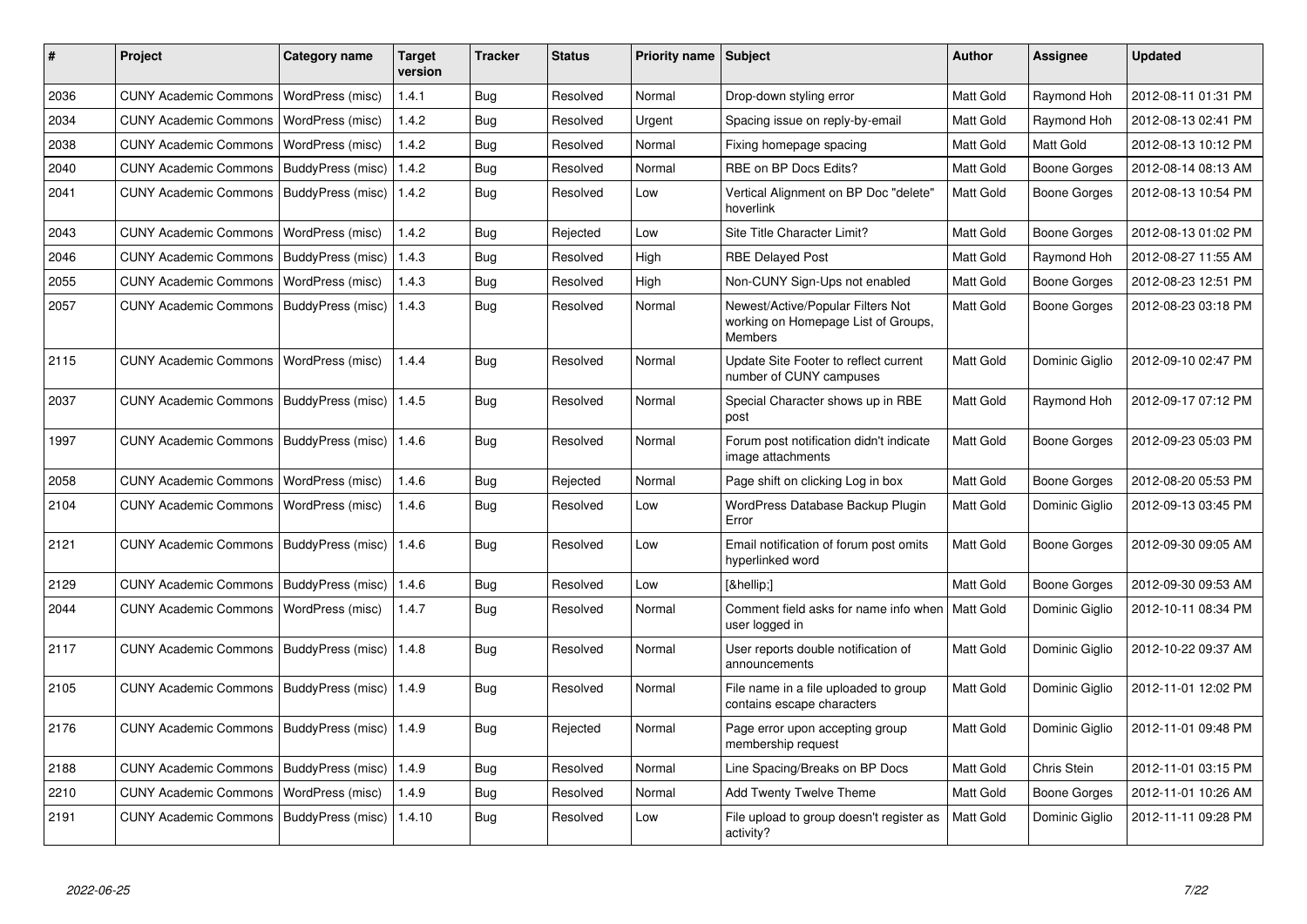| #    | Project                      | Category name            | <b>Target</b><br>version | <b>Tracker</b> | <b>Status</b> | <b>Priority name</b> | Subject                                                                      | <b>Author</b>    | <b>Assignee</b>     | <b>Updated</b>      |
|------|------------------------------|--------------------------|--------------------------|----------------|---------------|----------------------|------------------------------------------------------------------------------|------------------|---------------------|---------------------|
| 2204 | <b>CUNY Academic Commons</b> | WordPress (misc)         | 1.4.10                   | Bug            | Resolved      | Normal               | User Doesn't Come up in Add New<br>User Autocomplete                         | <b>Matt Gold</b> | Dominic Giglio      | 2012-11-11 12:50 AM |
| 2230 | <b>CUNY Academic Commons</b> | WordPress (misc)         | 1.4.10                   | <b>Bug</b>     | Resolved      | High                 | MESTC page scrambled                                                         | <b>Matt Gold</b> | Dominic Giglio      | 2012-11-20 02:39 PM |
| 2240 | <b>CUNY Academic Commons</b> | WordPress (misc)         | 1.4.10                   | Bug            | Resolved      | Normal               | Update Luna theme                                                            | Matt Gold        | Dominic Giglio      | 2012-11-11 04:27 PM |
| 2029 | <b>CUNY Academic Commons</b> | WordPress (misc)         | 1.4.11                   | Bug            | Resolved      | Normal               | CForms error                                                                 | Matt Gold        | Dominic Giglio      | 2012-11-17 02:15 PM |
| 2220 | <b>CUNY Academic Commons</b> | BuddyPress (misc)        | 1.4.11                   | Bug            | Resolved      | Low                  | Spacing error on BP Doc comments                                             | Matt Gold        | Dominic Giglio      | 2012-11-20 03:47 PM |
| 2089 | <b>CUNY Academic Commons</b> | WordPress (misc)         | 1.4.13                   | Bug            | Rejected      | Normal               | Possible blog email notification issue                                       | Matt Gold        | Boone Gorges        | 2012-12-11 06:59 PM |
| 2247 | <b>CUNY Academic Commons</b> | WordPress (misc)         | 1.4.13                   | <b>Bug</b>     | Resolved      | Low                  | Subdomain site login/nav bar issue                                           | <b>Matt Gold</b> | Dominic Giglio      | 2012-12-12 02:25 AM |
| 2251 | <b>CUNY Academic Commons</b> | BuddyPress (misc)        | 1.4.13                   | Bug            | Resolved      | Low                  | From address of forum notifications                                          | <b>Matt Gold</b> | <b>Boone Gorges</b> | 2013-02-03 01:56 PM |
| 2245 | <b>CUNY Academic Commons</b> | WordPress (misc)         | 1.4.15                   | Bug            | Resolved      | High                 | Domain mapping issues -- Site<br>warnings                                    | <b>Matt Gold</b> | Dominic Giglio      | 2012-12-27 03:59 PM |
| 2363 | <b>CUNY Academic Commons</b> | WordPress (misc)         | 1.4.16                   | Bug            | Resolved      | Normal               | HTTP Error 500 (Internal Server Error)<br>on GC DSL blog                     | Matt Gold        | Boone Gorges        | 2013-01-02 10:10 AM |
| 2385 | <b>CUNY Academic Commons</b> | BuddyPress (misc)        | 1.4.18                   | Bug            | Resolved      | Normal               | Sitewide nav bar not appearing                                               | Matt Gold        | Boone Gorges        | 2013-01-24 10:21 AM |
| 2387 | <b>CUNY Academic Commons</b> | BuddyPress (misc)        | 1.4.19                   | Bug            | Resolved      | Low                  | File upload notifications contain escape<br>characters                       | Matt Gold        | Boone Gorges        | 2013-02-11 02:21 PM |
| 2415 | <b>CUNY Academic Commons</b> | BuddyPress (misc)        | 1.4.19                   | Bug            | Resolved      | Normal               | Remove "Popular" link on homepage<br>members widget                          | Matt Gold        | Boone Gorges        | 2013-02-12 10:05 PM |
| 2479 | <b>CUNY Academic Commons</b> | <b>BuddyPress (misc)</b> | 1.4.21                   | Bug            | Resolved      | Urgent               | Double posting, double notification of<br>message posted via RBE             | Matt Gold        | Raymond Hoh         | 2013-04-09 02:04 AM |
| 2517 | <b>CUNY Academic Commons</b> | WordPress (misc)         | 1.4.22                   | Bug            | Resolved      | Normal               | <b>Add Constant Contact Plugin</b>                                           | Matt Gold        | Boone Gorges        | 2013-03-20 01:53 PM |
| 2520 | <b>CUNY Academic Commons</b> | WordPress (misc)         | 1.4.22                   | <b>Bug</b>     | Resolved      | Normal               | Add Edit Flow Plugin                                                         | <b>Matt Gold</b> | Boone Gorges        | 2013-03-20 02:01 PM |
| 2159 | <b>CUNY Academic Commons</b> | BuddyPress (misc)        | 1.4.24                   | <b>Bug</b>     | Resolved      | Normal               | Page redirection after accepting group<br>invite                             | Matt Gold        | Dominic Giglio      | 2013-04-11 08:00 PM |
| 2538 | <b>CUNY Academic Commons</b> | WordPress (misc)         | 1.4.25                   | Bug            | Resolved      | High                 | Add security plugins                                                         | Matt Gold        | Boone Gorges        | 2013-04-22 10:37 AM |
| 2595 | <b>CUNY Academic Commons</b> | BuddyPress (misc)        | 1.4.29                   | Bug            | Resolved      | Low                  | Group invitation script                                                      | <b>Matt Gold</b> | Boone Gorges        | 2013-06-02 04:06 PM |
| 2116 | <b>CUNY Academic Commons</b> | BuddyPress (misc)        | 1.4.31                   | <b>Bug</b>     | Resolved      | Normal               | Include failed message in RBE Failure<br>Notification                        | Matt Gold        | Raymond Hoh         | 2013-07-08 11:01 PM |
| 2564 | <b>CUNY Academic Commons</b> | WordPress (misc)         | 1.4.32                   | Bug            | Resolved      | High                 | Editing blog posts connected to groups<br>creates activity item/notification | Matt Gold        | Boone Gorges        | 2013-07-17 08:39 AM |
| 2014 | <b>CUNY Academic Commons</b> | BuddyPress (misc)        | 1.5                      | <b>Bug</b>     | Resolved      | Normal               | Improper margins on Members<br>Directory                                     | Matt Gold        | Dominic Giglio      | 2012-12-18 10:37 AM |
| 2629 | <b>CUNY Academic Commons</b> | WordPress (misc)         | 1.5                      | Bug            | Rejected      | Urgent               | images not showing in slider on<br>homepage                                  | Matt Gold        | Raymond Hoh         | 2013-07-10 11:10 AM |
| 2712 | <b>CUNY Academic Commons</b> | BuddyPress (misc)        | 1.5.0.1                  | Bug            | Resolved      | Normal               | Font Size in BP Profile Menu Should<br>be Larger                             | Matt Gold        | Boone Gorges        | 2013-08-23 04:36 PM |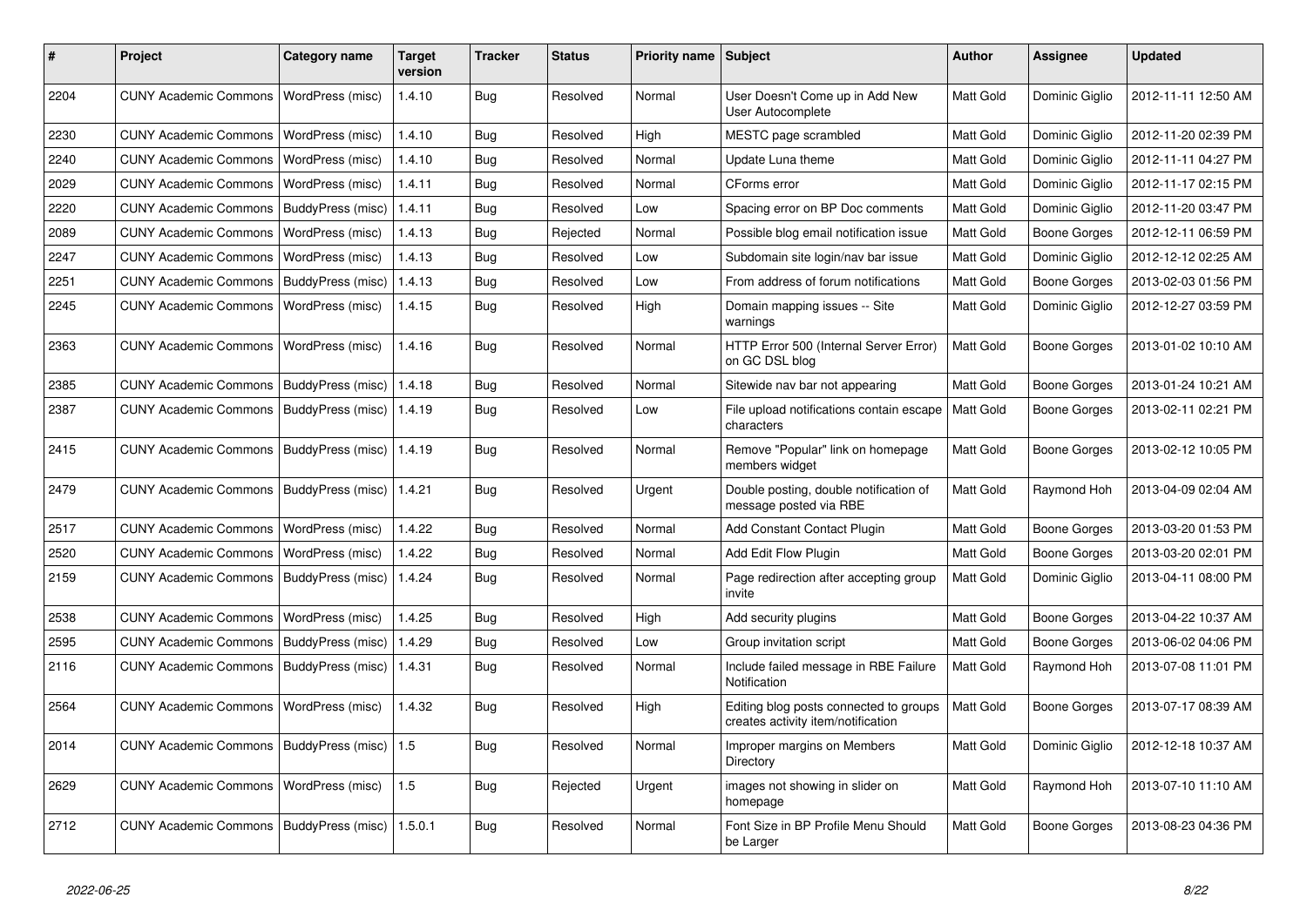| #    | Project                                         | <b>Category name</b>     | Target<br>version | <b>Tracker</b> | <b>Status</b> | Priority name Subject |                                                                               | Author           | Assignee            | <b>Updated</b>      |
|------|-------------------------------------------------|--------------------------|-------------------|----------------|---------------|-----------------------|-------------------------------------------------------------------------------|------------------|---------------------|---------------------|
| 2714 | <b>CUNY Academic Commons</b>                    | BuddyPress (misc)        | 1.5.0.1           | <b>Bug</b>     | Resolved      | Normal                | Font and Font Size Inconsistent in<br>Commons Profile                         | Matt Gold        | <b>Boone Gorges</b> | 2013-08-23 04:17 PM |
| 2729 | <b>CUNY Academic Commons</b>                    | BuddyPress (misc)        | 1.5.0.2           | Bug            | Resolved      | Urgent                | <b>Update Positions to Include Missing</b><br>Colleges                        | <b>Matt Gold</b> | <b>Boone Gorges</b> | 2013-08-26 09:54 AM |
| 2737 | <b>CUNY Academic Commons</b>                    | BuddyPress (misc)        | 1.5.0.2           | <b>Bug</b>     | Resolved      | Urgent                | CAC Not allowing CUNY Addresses to<br>Register                                | Matt Gold        | <b>Boone Gorges</b> | 2013-08-26 05:43 PM |
| 2738 | <b>CUNY Academic Commons</b>                    | BuddyPress (misc)        | 1.5.0.2           | Bug            | Resolved      | High                  | Users Unable to Change Email<br><b>Address in Settings</b>                    | <b>Matt Gold</b> | <b>Boone Gorges</b> | 2013-08-28 09:05 PM |
| 2735 | <b>CUNY Academic Commons</b>                    | <b>BuddyPress (misc)</b> | 1.5.1             | <b>Bug</b>     | Resolved      | Normal                | Profile Incorrectly Shortens About You<br>Field                               | <b>Matt Gold</b> | <b>Boone Gorges</b> | 2013-08-28 11:36 AM |
| 2755 | <b>CUNY Academic Commons</b>                    | BuddyPress (misc)        | 1.5.1             | Bug            | Resolved      | Normal                | Alphabetize list of colleges in positions<br>drop-down                        | Matt Gold        | <b>Boone Gorges</b> | 2013-08-29 09:30 AM |
| 2775 | <b>CUNY Academic Commons</b>                    | BuddyPress (misc)        | 1.5.1.1           | <b>Bug</b>     | Resolved      | High                  | Add Lehman College to List of<br><b>Colleges in Profiles</b>                  | <b>Matt Gold</b> | <b>Boone Gorges</b> | 2013-09-06 04:40 PM |
| 2776 | <b>CUNY Academic Commons</b>                    | BuddyPress (misc)        | 1.5.2             | Bug            | Resolved      | Normal                | Change Name of SPS in College list                                            | Matt Gold        | <b>Boone Gorges</b> | 2013-09-11 08:19 PM |
| 2786 | <b>CUNY Academic Commons</b>                    | BuddyPress (misc)        | 1.5.3             | <b>Bug</b>     | Resolved      | Normal                | Move position of close window<br>checkbox on overlay                          | <b>Matt Gold</b> | <b>Boone Gorges</b> | 2013-09-19 12:07 PM |
| 2798 | <b>CUNY Academic Commons</b>                    | BuddyPress (misc)        | 1.5.4             | Bug            | Resolved      | Normal                | IE10 Profile Display Errors                                                   | <b>Matt Gold</b> | Raymond Hoh         | 2013-09-25 03:33 PM |
| 2845 | <b>CUNY Academic Commons</b>                    | BuddyPress (misc)        | 1.5.7             | Bug            | Resolved      | Normal                | Anchor errors with bp activity items<br>created from associated blog postings | Matt Gold        | <b>Boone Gorges</b> | 2013-11-01 08:15 PM |
| 2858 | <b>CUNY Academic Commons</b>                    | BuddyPress (misc)        | 1.5.7             | Bug            | Resolved      | Normal                | […] redux                                                                     | <b>Matt Gold</b> | <b>Boone Gorges</b> | 2013-10-30 10:08 PM |
| 2906 | <b>CUNY Academic Commons</b>                    | BuddyPress (misc)        | 1.5.10            | <b>Bug</b>     | Resolved      | Normal                | Unable to delete file attachment from<br>forum post                           | <b>Matt Gold</b> | Boone Gorges        | 2013-12-01 09:35 PM |
| 2918 | <b>CUNY Academic Commons</b>                    | WordPress (misc)         | 1.5.11            | Bug            | Resolved      | Normal                | Add Sensitive WP Theme                                                        | Matt Gold        | Boone Gorges        | 2013-12-03 03:17 PM |
| 2944 | <b>CUNY Academic Commons</b>                    | BuddyPress (misc)        | 1.5.13            | Bug            | Resolved      | Normal                | Long load time on send invites group<br>pages                                 | <b>Matt Gold</b> | Boone Gorges        | 2014-01-02 02:50 PM |
| 2960 | <b>CUNY Academic Commons</b>                    | WordPress (misc)         | 1.5.16            | Bug            | Resolved      | Normal                | Add WP Accessibility Plugin                                                   | Matt Gold        | <b>Boone Gorges</b> | 2014-02-01 02:55 PM |
| 3058 | <b>CUNY Academic Commons</b>                    | BuddyPress (misc)        | 1.5.18.1          | Bug            | Resolved      | Urgent                | Main navigation bar not working                                               | <b>Matt Gold</b> | Boone Gorges        | 2014-02-21 09:28 AM |
| 2791 | <b>CUNY Academic Commons</b>                    | BuddyPress (misc)        | 1.5.19            | <b>Bug</b>     | Rejected      | Normal                | Modify yellow profile bar alert                                               | <b>Matt Gold</b> | Chris Stein         | 2014-02-21 03:52 PM |
| 3100 | <b>CUNY Academic Commons</b>                    | WordPress<br>Themes      | 1.5.20            | Bug            | Resolved      | Normal                | <b>Add Customizr Theme</b>                                                    | <b>Matt Gold</b> | Boone Gorges        | 2014-03-11 10:35 PM |
| 1542 | CUNY Academic Commons   BuddyPress Docs         |                          | 1.6               | <b>Bug</b>     | Resolved      | Normal                | Group Docs Locked                                                             | Matt Gold        | <b>Boone Gorges</b> | 2014-03-21 03:38 PM |
| 2733 | CUNY Academic Commons   Public Portfolio        |                          | 1.6               | <b>Bug</b>     | Resolved      | Normal                | Address UX issues in Profile submenu<br>on admin bar                          | Matt Gold        | Chris Stein         | 2014-03-31 10:52 PM |
| 2795 | CUNY Academic Commons   BuddyPress (misc)   1.6 |                          |                   | <b>Bug</b>     | Resolved      | Normal                | Friendship Request Acceptance<br>interface                                    | Matt Gold        | Chris Stein         | 2014-03-27 03:07 PM |
| 2833 | CUNY Academic Commons   Group Files             |                          | 1.6               | <b>Bug</b>     | Resolved      | Normal                | Allow silent file deletions                                                   | Matt Gold        | <b>Boone Gorges</b> | 2014-03-21 03:50 PM |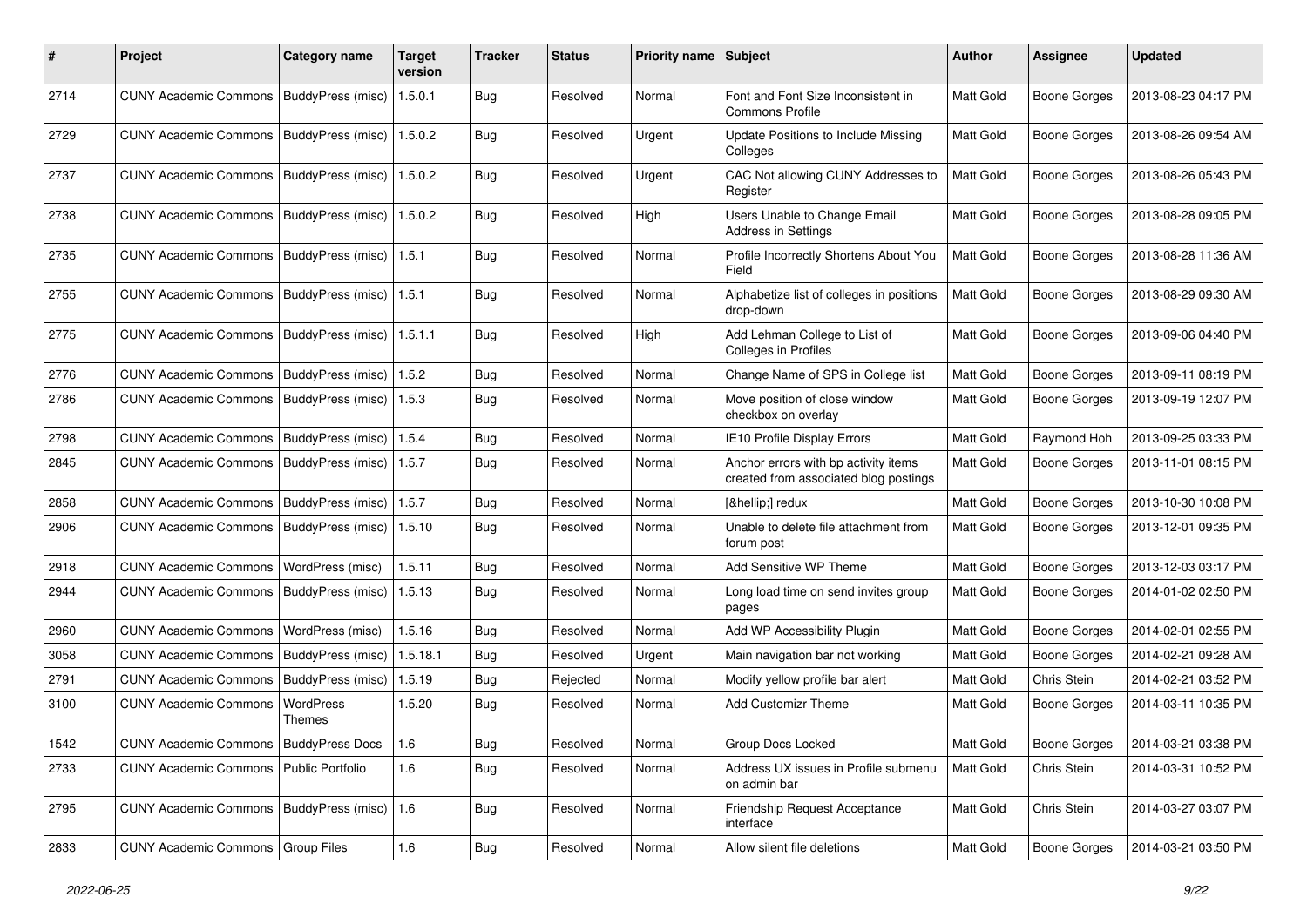| #    | Project                                   | Category name              | Target<br>version | <b>Tracker</b> | <b>Status</b>       | Priority name Subject |                                                                                     | Author           | Assignee            | <b>Updated</b>      |
|------|-------------------------------------------|----------------------------|-------------------|----------------|---------------------|-----------------------|-------------------------------------------------------------------------------------|------------------|---------------------|---------------------|
| 3124 | <b>CUNY Academic Commons</b>              | Design                     | 1.6               | <b>Bug</b>     | Resolved            | Normal                | Create small version of horizontal logo<br>image to include in HTML Emails          | Matt Gold        | Boone Gorges        | 2014-04-01 03:40 PM |
| 3150 | CUNY Academic Commons   Group Forums      |                            | 1.6.1             | Bug            | Resolved            | Low                   | "Post New Topic" Button Shows Up for<br>Non-Logged in Users on Group Forum<br>Pages | Matt Gold        | Boone Gorges        | 2014-04-21 04:49 PM |
| 3180 | <b>CUNY Academic Commons</b>              | Group Files                | 1.6.2             | <b>Bug</b>     | Resolved            | Normal                | Silent Edit of File Title Produces Email<br>Notification                            | <b>Matt Gold</b> | Boone Gorges        | 2014-05-01 11:19 PM |
| 3190 | <b>CUNY Academic Commons</b>              | <b>BuddyPress (misc)</b>   | 1.6.3             | <b>Bug</b>     | Resolved            | Normal                | Mention link on Member Profile Leads<br>to SiteWide activity stream                 | <b>Matt Gold</b> | Boone Gorges        | 2014-05-12 02:53 PM |
| 3205 | <b>CUNY Academic Commons</b>              | <b>Commons Profile</b>     | 1.6.3             | Bug            | Resolved            | High                  | Email profile field not showing up                                                  | Matt Gold        | Boone Gorges        | 2014-05-12 02:18 PM |
| 1127 | <b>CUNY Academic Commons</b>              | WordPress<br>Themes        | 1.6.4             | Bug            | Resolved            | Normal                | <b>Update WooThemes</b>                                                             | <b>Matt Gold</b> | Boone Gorges        | 2014-05-21 11:04 PM |
| 2706 | <b>CUNY Academic Commons</b>              | BuddyPress (misc)          | 1.6.4             | Bug            | Resolved            | Normal                | Problem sending group invitations                                                   | <b>Matt Gold</b> | Boone Gorges        | 2014-05-18 11:36 AM |
| 3226 | <b>CUNY Academic Commons</b>              | Groups (misc)              | 1.6.4.1           | <b>Bug</b>     | Resolved            | Normal                | Group home: content pushed below<br>sidebar                                         | <b>Matt Gold</b> | Boone Gorges        | 2014-05-23 09:55 AM |
| 3219 | <b>CUNY Academic Commons</b>              | BuddyPress (misc)          | 1.6.7             | <b>Bug</b>     | Resolved            | Normal                | new_groupblog_post emails not being<br>sent as HTML                                 | Matt Gold        | Raymond Hoh         | 2014-06-23 08:36 AM |
| 3164 | <b>CUNY Academic Commons</b>              | Reply By Email             | 1.6.7.1           | Bug            | Resolved            | High                  | Duplicate RBE messages                                                              | <b>Matt Gold</b> | Raymond Hoh         | 2014-06-24 12:23 PM |
| 3324 | <b>CUNY Academic Commons</b>              | Public Portfolio           | 1.6.10            | Bug            | Resolved            | Normal                | Incorrect display of send<br>message/mention on portfolio page                      | Matt Gold        | <b>Boone Gorges</b> | 2014-07-22 09:06 PM |
| 3343 | <b>CUNY Academic Commons</b>              | BuddyPress (misc)          | 1.6.11            | Bug            | Resolved            | Low                   | Minor Email display error                                                           | Matt Gold        | Boone Gorges        | 2014-08-01 10:01 AM |
| 3344 | CUNY Academic Commons   Layout            |                            | 1.6.11            | <b>Bug</b>     | Resolved            | Normal                | Double display of menu on profile<br>settings                                       | <b>Matt Gold</b> | Boone Gorges        | 2014-08-01 09:58 AM |
| 3345 | <b>CUNY Academic Commons</b>              | Layout                     | 1.6.11            | <b>Bug</b>     | Resolved            | Normal                | Text/Icon Styling Error/Overlap on<br>Profile pages                                 | <b>Matt Gold</b> | Boone Gorges        | 2014-08-01 09:05 AM |
| 3419 | CUNY Academic Commons   Group Invitations |                            | 1.6.14            | Bug            | Testing<br>Required | Normal                | Neatening the display of messages on<br>group requests                              | <b>Matt Gold</b> | Boone Gorges        | 2014-09-01 09:29 PM |
| 3420 | <b>CUNY Academic Commons</b>              | <b>Email Notifications</b> | 1.6.14            | Bug            | Resolved            | Normal                | Membership approval link in email<br>notifications                                  | <b>Matt Gold</b> | Boone Gorges        | 2014-09-01 09:31 PM |
| 3428 | <b>CUNY Academic Commons</b>              | Twitter page               | 1.6.14            | Bug            | Resolved            | High                  | Fix typo on Twitter page                                                            | Matt Gold        | Dominic Giglio      | 2014-09-01 08:53 PM |
| 2239 | <b>CUNY Academic Commons</b>              | <b>Email Notifications</b> | 1.7               | <b>Bug</b>     | Resolved            | Normal                | Login redirects when clicking on private<br>group addresses not working             | <b>Matt Gold</b> | Raymond Hoh         | 2014-11-01 11:41 AM |
| 3223 | CUNY Academic Commons   Public Portfolio  |                            | 1.7               | <b>Bug</b>     | Resolved            | Low                   | Alter Profile Editing Unsaved Text<br><b>Warning Feature</b>                        | Matt Gold        | Boone Gorges        | 2014-09-22 09:18 PM |
| 3448 | CUNY Academic Commons   Groups (misc)     |                            | 1.7               | Bug            | Resolved            | Normal                | Group changes email slug/link issue                                                 | Matt Gold        | Raymond Hoh         | 2014-09-15 08:29 PM |
| 3449 | CUNY Academic Commons   Groups (misc)     |                            | 1.7               | <b>Bug</b>     | Resolved            | Normal                | Make Default Option for "Create<br>Forum" in Group Creation Process<br>"Yes"        | Matt Gold        | Boone Gorges        | 2014-09-22 08:39 PM |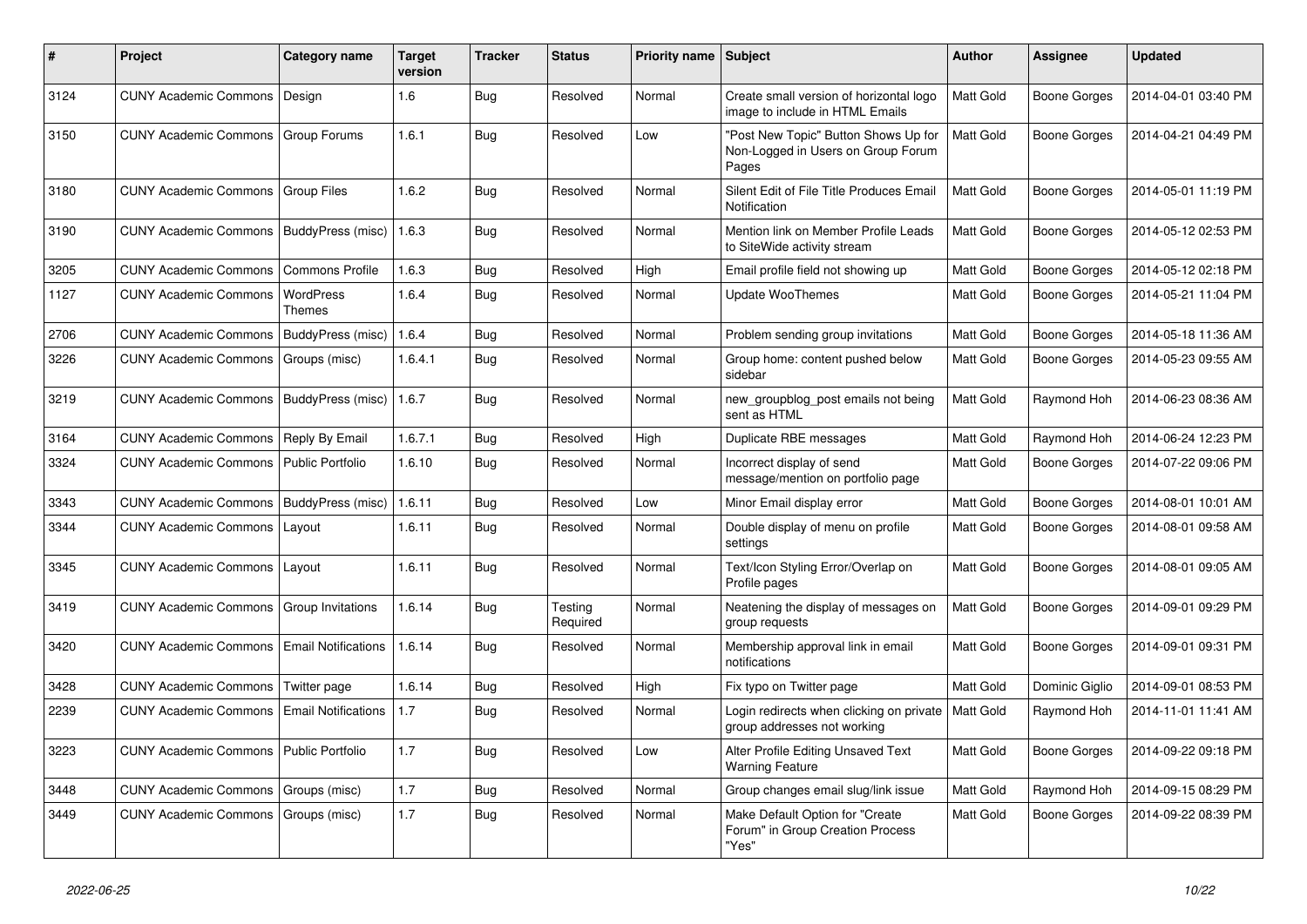| #    | <b>Project</b>                                 | Category name              | <b>Target</b><br>version | <b>Tracker</b> | <b>Status</b> | <b>Priority name</b> | <b>Subject</b>                                                       | Author           | Assignee     | <b>Updated</b>      |
|------|------------------------------------------------|----------------------------|--------------------------|----------------|---------------|----------------------|----------------------------------------------------------------------|------------------|--------------|---------------------|
| 3451 | <b>CUNY Academic Commons</b>                   | WordPress (misc)           | 1.7                      | <b>Bug</b>     | Resolved      | Normal               | Edit delete blog text                                                | <b>Matt Gold</b> | Raymond Hoh  | 2014-09-15 08:27 PM |
| 3544 | <b>CUNY Academic Commons</b>                   | <b>Group Files</b>         | 1.7                      | <b>Bug</b>     | Resolved      | Normal               | Files list upload button placement after<br>upload                   | Matt Gold        | Boone Gorges | 2014-10-10 09:09 AM |
| 3362 | <b>CUNY Academic Commons</b>                   | <b>Public Portfolio</b>    | 1.7.1                    | Bug            | Resolved      | Normal               | Default display of profiles with no info<br>added                    | <b>Matt Gold</b> | Boone Gorges | 2014-10-21 02:44 PM |
| 3557 | <b>CUNY Academic Commons</b>                   | My Commons                 | 1.7.1                    | <b>Bug</b>     | Resolved      | Urgent               | Fix typo on My Commons overlay                                       | <b>Matt Gold</b> | Boone Gorges | 2014-10-15 11:02 PM |
| 3581 | <b>CUNY Academic Commons</b>                   | <b>BuddyPress Docs</b>     | 1.7.1                    | Bug            | Resolved      | Normal               | <b>BuddyPress Docs Line Break issue</b>                              | Matt Gold        | Boone Gorges | 2014-10-20 02:56 PM |
| 3588 | <b>CUNY Academic Commons</b>                   | Groups (misc)              | 1.7.2                    | Bug            | Resolved      | Normal               | Hidden group not appearing in search<br>results                      | <b>Matt Gold</b> | Boone Gorges | 2014-11-01 02:57 PM |
| 3589 | <b>CUNY Academic Commons</b>                   | Group Invitations          | 1.7.2                    | <b>Bug</b>     | Resolved      | Normal               | User not appearing in group invitation<br>autocomplete               | <b>Matt Gold</b> | Boone Gorges | 2014-11-01 02:58 PM |
| 3599 | <b>CUNY Academic Commons   BuddyPress Docs</b> |                            | 1.7.2                    | <b>Bug</b>     | Resolved      | Normal               | Silent BP Docs edits                                                 | <b>Matt Gold</b> | Boone Gorges | 2014-11-01 02:20 PM |
| 3614 | CUNY Academic Commons   Home Page              |                            | 1.7.2                    | Bug            | Resolved      | Normal               | Homepage member widget filter feature<br>not working                 | <b>Matt Gold</b> | Boone Gorges | 2014-11-01 02:24 PM |
| 3583 | <b>CUNY Academic Commons</b>                   | Reply By Email             | 1.7.3                    | Bug            | Resolved      | Normal               | RBE error message                                                    | <b>Matt Gold</b> | Raymond Hoh  | 2014-11-10 12:42 PM |
| 3601 | <b>CUNY Academic Commons</b>                   | <b>Email Notifications</b> | 1.7.3                    | Bug            | Resolved      | High                 | Forum replies do not show up on the<br>group homepage                | <b>Matt Gold</b> | Raymond Hoh  | 2014-11-10 01:24 PM |
| 3608 | <b>CUNY Academic Commons</b>                   | <b>Email Notifications</b> | 1.7.3                    | Bug            | Resolved      | High                 | Group email plain-text formatting<br>problem                         | <b>Matt Gold</b> | Raymond Hoh  | 2014-11-11 12:19 PM |
| 3654 | <b>CUNY Academic Commons</b>                   | Group Forums               | 1.7.4                    | Bug            | Resolved      | Normal               | can only attached one file to a forum<br>post                        | <b>Matt Gold</b> | Boone Gorges | 2014-11-21 10:42 AM |
| 3688 | <b>CUNY Academic Commons</b>                   | <b>BuddyPress Docs</b>     | 1.7.6                    | Bug            | Resolved      | Normal               | Doc creation didn't create email<br>notification                     | Matt Gold        | Boone Gorges | 2014-12-12 08:57 AM |
| 3717 | <b>CUNY Academic Commons</b>                   | Groups (misc)              | 1.7.7                    | <b>Bug</b>     | Resolved      | Normal               | Member invitations to Group Members<br>error alert                   | <b>Matt Gold</b> | Boone Gorges | 2014-12-22 02:25 PM |
| 3769 | <b>CUNY Academic Commons</b>                   | <b>Public Portfolio</b>    | 1.7.12                   | <b>Bug</b>     | Resolved      | Normal               | Completion mouseover on editing<br>version of profile is blank       | <b>Matt Gold</b> | Boone Gorges | 2015-02-12 09:13 AM |
| 3799 | <b>CUNY Academic Commons</b>                   | cuny.is                    | 1.7.12                   | Bug            | Resolved      | Normal               | cuny.is issue                                                        | <b>Matt Gold</b> | Boone Gorges | 2015-02-10 09:07 PM |
| 3802 | <b>CUNY Academic Commons</b>                   | Home Page                  | 1.7.14                   | <b>Bug</b>     | Resolved      | Normal               | Long user name causes problems with<br>Who's Online homepage display | Matt Gold        | Daniel Jones | 2015-02-23 03:39 PM |
| 3859 | <b>CUNY Academic Commons</b>                   | Group Forums               | 1.7.14                   | <b>Bug</b>     | Resolved      | Normal               | Group Forum Button Layout                                            | <b>Matt Gold</b> | Boone Gorges | 2015-03-05 10:57 AM |
| 3864 | <b>CUNY Academic Commons</b>                   | DiRT Integration           | 1.7.15                   | Bug            | Resolved      | Normal               | DIRT Tools Group sidebar label display                               | <b>Matt Gold</b> | Boone Gorges | 2015-03-11 09:30 PM |
| 3865 | <b>CUNY Academic Commons</b>                   | Design                     | 1.7.15                   | <b>Bug</b>     | Resolved      | Normal               | DiRT Tools listing in Group > Manage                                 | <b>Matt Gold</b> | Boone Gorges | 2015-03-12 10:35 AM |
| 3866 | <b>CUNY Academic Commons</b>                   | <b>Email Notifications</b> | 1.7.15                   | Bug            | Resolved      | Normal               | Email notification does not indicate<br>presence of an attachment    | <b>Matt Gold</b> | Boone Gorges | 2015-03-12 10:35 AM |
| 3910 | CUNY Academic Commons   Home Page              |                            | 1.7.15.2                 | Bug            | Resolved      | High                 | Home Page Display Errors                                             | Matt Gold        | Boone Gorges | 2015-03-17 10:21 AM |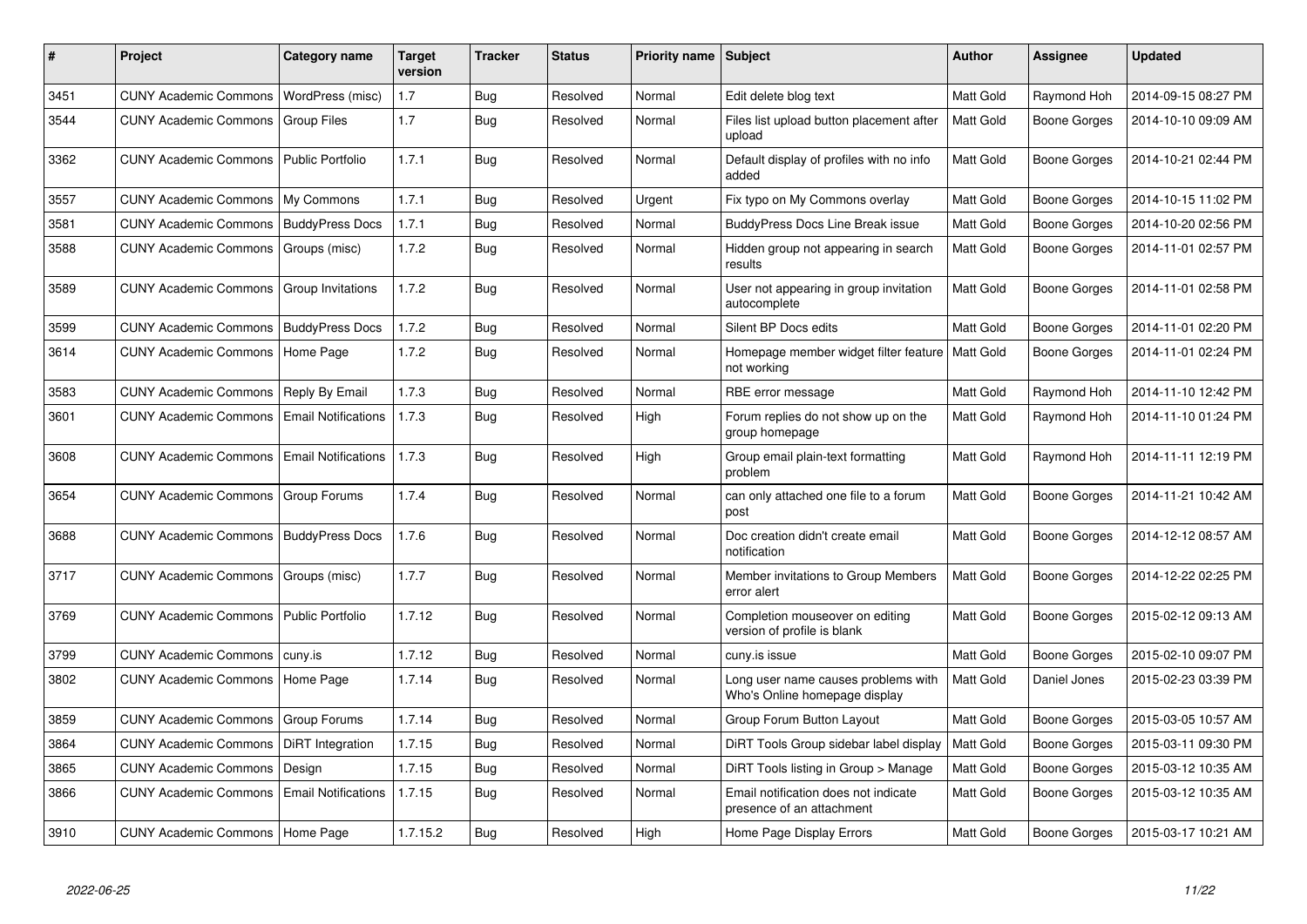| #    | Project                                   | Category name              | Target<br>version | <b>Tracker</b> | <b>Status</b> | <b>Priority name</b> | <b>Subject</b>                                                                                | Author           | <b>Assignee</b>     | <b>Updated</b>      |
|------|-------------------------------------------|----------------------------|-------------------|----------------|---------------|----------------------|-----------------------------------------------------------------------------------------------|------------------|---------------------|---------------------|
| 3853 | <b>CUNY Academic Commons</b>              | BuddyPress (misc)          | 1.7.16            | Bug            | Resolved      | High                 | Post erroneously ascribed to wrong<br>author in activity feed                                 | <b>Matt Gold</b> | Raymond Hoh         | 2015-03-21 01:13 PM |
| 3917 | CUNY Academic Commons   Home Page         |                            | 1.7.16            | Bug            | Resolved      | Normal               | New homepage display errors                                                                   | <b>Matt Gold</b> | Raymond Hoh         | 2015-03-18 11:15 AM |
| 3809 | CUNY Academic Commons   BuddyPress (misc) |                            | 1.7.17            | <b>Bug</b>     | Resolved      | Normal               | BuddyPress member filters not working<br>correctly                                            | <b>Matt Gold</b> | Matt Gold           | 2015-03-22 01:03 AM |
| 3954 | <b>CUNY Academic Commons</b>              | <b>Email Notifications</b> | 1.7.18            | <b>Bug</b>     | Resolved      | Normal               | Issues with Email notifications for<br>Groups w/RSS Feeds attached                            | Matt Gold        | Raymond Hoh         | 2015-04-08 05:04 PM |
| 3969 | <b>CUNY Academic Commons</b>              | <b>WordPress Plugins</b>   | 1.7.18            | <b>Bug</b>     | Resolved      | Normal               | External Group Blogs plugin causing<br>duplicate items of the same post:                      | <b>Matt Gold</b> | Raymond Hoh         | 2015-04-10 07:51 PM |
| 3991 | <b>CUNY Academic Commons</b>              | Toolbar                    | 1.7.19            | Bug            | Resolved      | Normal               | WP-Admin Bar positioning error on<br>mobile devices                                           | <b>Matt Gold</b> | Boone Gorges        | 2015-04-21 02:30 PM |
| 4010 | <b>CUNY Academic Commons</b>              | <b>WordPress Plugins</b>   | 1.7.20            | Bug            | Resolved      | High                 | GC Digital Fellows site down                                                                  | <b>Matt Gold</b> |                     | 2015-04-22 10:30 AM |
| 2765 | <b>CUNY Academic Commons</b>              | Toolbar                    | 1.8               | <b>Bug</b>     | Resolved      | Normal               | Scrolling/layer issue on admin bar                                                            | <b>Matt Gold</b> | Boone Gorges        | 2015-05-05 03:48 PM |
| 3652 | <b>CUNY Academic Commons</b>              | Group Forums               | 1.8               | <b>Bug</b>     | Resolved      | Low                  | Forum preview doesn't show live link                                                          | Matt Gold        | Raymond Hoh         | 2015-04-21 06:46 PM |
| 3587 | CUNY Academic Commons   My Commons        |                            | 1.8.1             | Bug            | Resolved      | Normal               | Force SSL issue                                                                               | Matt Gold        | Boone Gorges        | 2015-06-01 11:39 AM |
| 4057 | <b>CUNY Academic Commons</b>              | <b>BuddyPress Docs</b>     | 1.8.1             | <b>Bug</b>     | Resolved      | Normal               | Canceling edit mode of BP Doc reloads<br>editing screen                                       | <b>Matt Gold</b> | Boone Gorges        | 2015-06-01 03:08 PM |
| 4072 | <b>CUNY Academic Commons</b>              | <b>Email Notifications</b> | 1.8.1             | Bug            | Resolved      | Normal               | Double email notification                                                                     | <b>Matt Gold</b> | Raymond Hoh         | 2015-05-26 03:05 AM |
| 4125 | <b>CUNY Academic Commons</b>              | WordPress<br>Themes        | 1.8.2             | <b>Bug</b>     | Resolved      | Normal               | Help overlay layer issue                                                                      | <b>Matt Gold</b> | Daniel Jones        | 2015-06-08 10:34 AM |
| 4197 | <b>CUNY Academic Commons</b>              | User Experience            | 1.8.4             | Bug            | Resolved      | Normal               | Open help link in same window                                                                 | Matt Gold        | Boone Gorges        | 2015-06-26 03:01 PM |
| 4079 | CUNY Academic Commons   Events            |                            | 1.8.6             | <b>Bug</b>     | Resolved      | Normal               | Change ical label for Events Calendar                                                         | Matt Gold        | Raymond Hoh         | 2015-07-22 04:16 PM |
| 4367 | <b>CUNY Academic Commons</b>              | <b>DiRT</b> Integration    | 1.8.6             | Bug            | Resolved      | Normal               | Thumbnail images broken on DiRT tool<br>listing                                               | <b>Matt Gold</b> | Boone Gorges        | 2015-08-02 12:55 AM |
| 4472 | <b>CUNY Academic Commons</b>              | Public Portfolio           | 1.8.9             | Bug            | Resolved      | Normal               | Search links showing up on profiles                                                           | Matt Gold        | Boone Gorges        | 2015-08-24 04:06 PM |
| 3788 | <b>CUNY Academic Commons</b>              | cuny.is                    | 1.8.11            | Bug            | Resolved      | Normal               | CUNY.is default links?                                                                        | <b>Matt Gold</b> | Boone Gorges        | 2015-09-25 12:53 AM |
| 4765 | <b>CUNY Academic Commons</b>              | Group Forums               | 1.8.13            | <b>Bug</b>     | Resolved      | Normal               | Forum preview not showing HTML tags                                                           | Matt Gold        | Boone Gorges        | 2015-10-11 10:30 PM |
| 4816 | CUNY Academic Commons   Group Invitations |                            | 1.8.15            | <b>Bug</b>     | Resolved      | High                 | Group invite email notifications not<br>received                                              | <b>Matt Gold</b> | Boone Gorges        | 2015-10-26 11:56 AM |
| 4636 | CUNY Academic Commons   Group Forums      |                            | 1.8.18            | Bug            | Resolved      | Normal               | Silent edit option for editing forum<br>posts                                                 | Matt Gold        | Raymond Hoh         | 2015-11-29 04:20 PM |
| 4080 | CUNY Academic Commons   Events            |                            | 1.9               | <b>Bug</b>     | Resolved      | Normal               | Events Calendar: Allow sites to embed<br>calendars from groups (perhaps via BP<br>group blog) | Matt Gold        | Raymond Hoh         | 2015-12-03 06:24 PM |
| 4081 | CUNY Academic Commons   Events            |                            | 1.9               | <b>Bug</b>     | Duplicate     | Normal               | Events Calendar: Allow restriction of<br>event creation ability to admins on<br>groups        | Matt Gold        | Samantha<br>Raddatz | 2015-11-09 12:37 PM |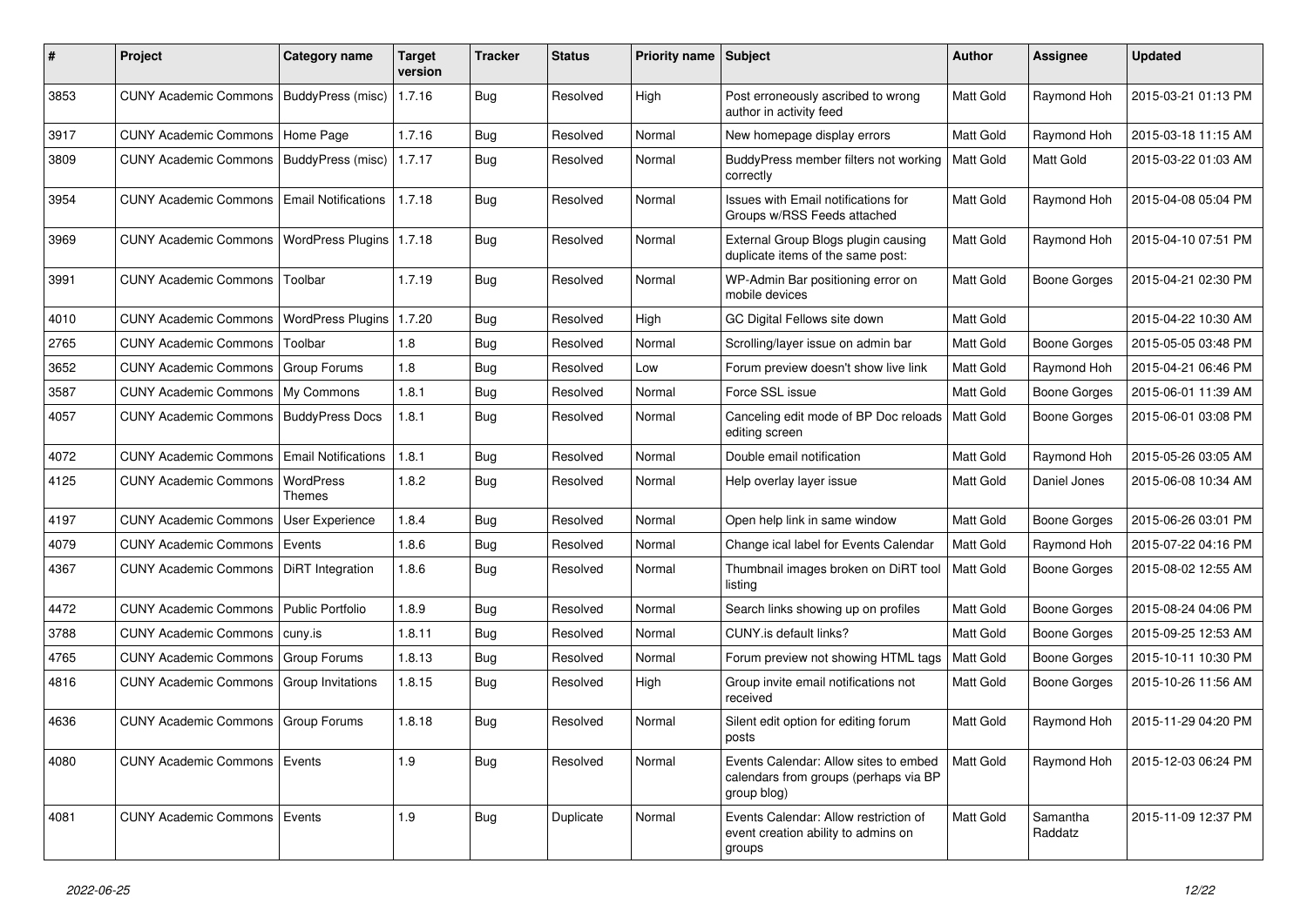| #    | Project                                       | <b>Category name</b>       | Target<br>version | <b>Tracker</b> | <b>Status</b> | <b>Priority name</b> | Subject                                                                                      | Author           | <b>Assignee</b>     | <b>Updated</b>      |
|------|-----------------------------------------------|----------------------------|-------------------|----------------|---------------|----------------------|----------------------------------------------------------------------------------------------|------------------|---------------------|---------------------|
| 4402 | <b>CUNY Academic Commons</b>                  | <b>Public Portfolio</b>    | 1.9               | <b>Bug</b>     | Resolved      | Normal               | Github link needs full URL rather than<br>ID                                                 | <b>Matt Gold</b> | Daniel Jones        | 2015-11-09 02:21 PM |
| 5014 | <b>CUNY Academic Commons</b>                  | Social Paper               | 1.9.1             | <b>Bug</b>     | Resolved      | Normal               | Slow loading of new SP papers                                                                | <b>Matt Gold</b> | Boone Gorges        | 2015-12-14 10:08 AM |
| 5017 | <b>CUNY Academic Commons</b>                  | Social Paper               | 1.9.1             | <b>Bug</b>     | Resolved      | Normal               | Paper Hub styling issue                                                                      | Matt Gold        | Boone Gorges        | 2015-12-11 03:36 PM |
| 5022 | <b>CUNY Academic Commons</b>                  | Wiki                       | 1.9.1             | Bug            | Resolved      | High                 | Main nav bar different on wiki page                                                          | <b>Matt Gold</b> | Boone Gorges        | 2015-12-11 09:31 PM |
| 5128 | <b>CUNY Academic Commons</b>                  | <b>Group Forums</b>        | 1.9.5             | Bug            | Resolved      | Normal               | Botched forum display of posting to<br>multiple groups info                                  | <b>Matt Gold</b> | Daniel Jones        | 2016-01-19 03:13 PM |
| 2059 | <b>CUNY Academic Commons</b>                  | Domain Mapping             | 1.9.6             | Bug            | Resolved      | Low                  | Domain Mapping Issue                                                                         | Matt Gold        | Boone Gorges        | 2016-01-25 11:54 PM |
| 5179 | <b>CUNY Academic Commons</b>                  | Homepage Slides            | 1.9.6             | Bug            | Resolved      | High                 | homepage slider image broken                                                                 | <b>Matt Gold</b> | Raymond Hoh         | 2016-02-01 11:26 PM |
| 5127 | <b>CUNY Academic Commons</b>                  | <b>Email Notifications</b> | 1.9.7             | Bug            | Resolved      | Normal               | Forum posts to multiple groups -- no<br>notice in attachment                                 | <b>Matt Gold</b> | Daniel Jones        | 2016-02-07 10:08 PM |
| 5220 | CUNY Academic Commons   Reply By Email        |                            | 1.9.9             | Bug            | Resolved      | Normal               | Post by Email error                                                                          | Matt Gold        | Raymond Hoh         | 2016-03-01 12:30 PM |
| 4405 | <b>CUNY Academic Commons</b>                  | <b>Public Portfolio</b>    | 1.9.12            | Bug            | Resolved      | Normal               | New portfolio text not saving                                                                | <b>Matt Gold</b> | Boone Gorges        | 2016-04-04 02:12 PM |
| 5415 | <b>CUNY Academic Commons   Reply By Email</b> |                            | 1.9.13            | Bug            | Resolved      | Normal               | Received a "Your RBE Message could<br>not be posted" error even though the<br>message posted | Matt Gold        | Raymond Hoh         | 2016-04-07 03:41 PM |
| 5442 | <b>CUNY Academic Commons</b>                  | cuny.is                    | 1.9.14            | Bug            | Resolved      | Normal               | Shortlink creation problem                                                                   | <b>Matt Gold</b> | Boone Gorges        | 2016-04-12 11:03 PM |
| 5486 | <b>CUNY Academic Commons</b>                  | <b>BuddyPress Docs</b>     | 1.9.15            | Bug            | Resolved      | Low                  | Doc history not showing up                                                                   | Matt Gold        | Boone Gorges        | 2016-04-24 11:50 AM |
| 5556 | <b>CUNY Academic Commons</b>                  | WordPress (misc)           | 1.9.16            | Bug            | Resolved      | Normal               | Blog comment leads to unauthorized<br>post warning                                           | <b>Matt Gold</b> | Boone Gorges        | 2016-05-21 11:12 PM |
| 5513 | <b>CUNY Academic Commons</b>                  | Reply By Email             | 1.9.17            | Bug            | Resolved      | Low                  | Header issues on a RBE post                                                                  | <b>Matt Gold</b> | Raymond Hoh         | 2016-05-31 11:44 AM |
| 5516 | <b>CUNY Academic Commons</b>                  | Social Paper               | 1.9.19            | <b>Bug</b>     | Rejected      | Normal               | Adding a link to Social Paper jumps<br>position to top of page                               | Matt Gold        | Boone Gorges        | 2016-06-21 09:54 PM |
| 5881 | <b>CUNY Academic Commons</b>                  | Groups (misc)              | 1.9.24            | Bug            | Resolved      | Normal               | shown "Request membership" button<br>when admin/creator of group                             | Matt Gold        | Boone Gorges        | 2016-08-11 10:56 PM |
| 5890 | <b>CUNY Academic Commons</b>                  | <b>Commons Profile</b>     | 1.9.24            | <b>Bug</b>     | Resolved      | Normal               | Commons user profile erroneously<br>indicates a group for a member                           | Matt Gold        | Boone Gorges        | 2016-08-11 11:53 PM |
| 5961 | <b>CUNY Academic Commons</b>                  | <b>WordPress Plugins</b>   | 1.9.26            | Bug            | Resolved      | Normal               | Multisite Clone duplicator plugin                                                            | <b>Matt Gold</b> | Boone Gorges        | 2017-07-18 02:56 PM |
| 6082 | <b>CUNY Academic Commons</b>                  | WordPress<br>Themes        | 1.9.29            | Bug            | Resolved      | Immediate            | Sites down                                                                                   | <b>Matt Gold</b> | <b>Boone Gorges</b> | 2016-09-23 03:32 PM |
| 6350 | CUNY Academic Commons   Blogs                 | (BuddyPress)               | 1.9.31            | I Bug          | Resolved      | Normal               | Editing blog posts results in activity<br>items                                              | Matt Gold        | Boone Gorges        | 2016-10-18 09:24 PM |
| 6075 | CUNY Academic Commons   WordPress (misc)      |                            | 1.9.32            | Bug            | Resolved      | Normal               | Suppress useless warnings on<br>sub-blog dashboards                                          | Matt Gold        | Daniel Jones        | 2016-11-01 10:06 PM |
| 5221 | CUNY Academic Commons   Reply By Email        |                            | 1.10              | Bug            | Resolved      | Normal               | Alter Error messages for RBE                                                                 | Matt Gold        | Raymond Hoh         | 2016-10-24 02:11 AM |
| 5717 | CUNY Academic Commons   Events                |                            | 1.10              | <b>Bug</b>     | Resolved      | Normal               | Events not showing up on sitewide<br>events calendar                                         | Matt Gold        | Raymond Hoh         | 2016-10-27 11:49 AM |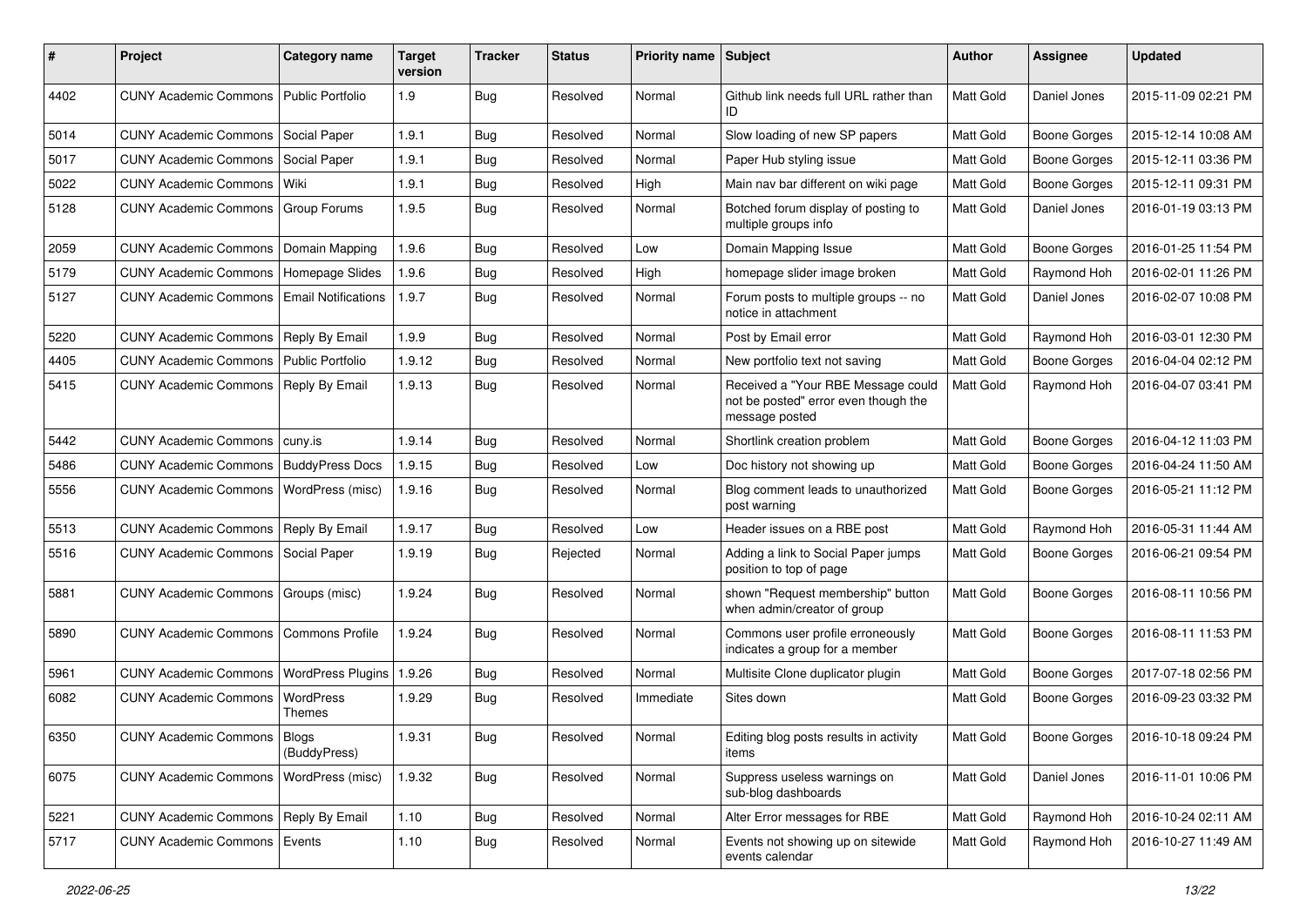| #    | Project                                 | Category name              | <b>Target</b><br>version | <b>Tracker</b> | <b>Status</b> | <b>Priority name</b> | Subject                                                                                                  | <b>Author</b> | Assignee     | <b>Updated</b>      |
|------|-----------------------------------------|----------------------------|--------------------------|----------------|---------------|----------------------|----------------------------------------------------------------------------------------------------------|---------------|--------------|---------------------|
| 5878 | <b>CUNY Academic Commons</b>            | <b>Group Blogs</b>         | 1.10                     | Bug            | Resolved      | Normal               | Group Blog creation improvements                                                                         | Matt Gold     | Boone Gorges | 2016-08-10 09:36 PM |
| 5880 | <b>CUNY Academic Commons</b>            | Groups (misc)              | 1.10                     | Bug            | Resolved      | Normal               | Option to send invites to group shown<br>in group creation process even when<br>no invitees are selected | Matt Gold     | Paige Dupont | 2016-08-11 11:55 AM |
| 6623 | <b>CUNY Academic Commons</b>            | <b>Email Notifications</b> | 1.10.1                   | Bug            | Resolved      | Normal               | Add blank line in cross-posted email<br>notifications                                                    | Matt Gold     | Daniel Jones | 2016-11-08 01:07 PM |
| 6629 | <b>CUNY Academic Commons</b>            | <b>Email Notifications</b> | 1.10.2                   | Bug            | Resolved      | Normal               | email footer demphasizes RBE                                                                             | Matt Gold     | Raymond Hoh  | 2016-11-20 09:23 AM |
| 6674 | <b>CUNY Academic Commons</b>            | Reply By Email             | 1.10.3                   | Bug            | Resolved      | Normal               | Member RBE responses to document<br>uploads                                                              | Matt Gold     | Raymond Hoh  | 2016-11-29 09:44 PM |
| 6686 | <b>CUNY Academic Commons</b>            | Group Invitations          | 1.10.3                   | Bug            | Resolved      | Normal               | Problems with auto-complete on Send<br>Invites tab                                                       | Matt Gold     | Boone Gorges | 2016-12-01 03:14 PM |
| 6695 | <b>CUNY Academic Commons</b>            | Group<br>Announcments      | 1.10.3                   | Bug            | Duplicate     | Normal               | Member reply to announcement goes<br>to Commons address                                                  | Matt Gold     | Raymond Hoh  | 2016-11-22 01:46 AM |
| 8023 | <b>CUNY Academic Commons</b>            | Reply By Email             | 1.10.18                  | <b>Bug</b>     | Resolved      | High                 | Reply to CAC Message gets posted to<br>forum                                                             | Matt Gold     | Raymond Hoh  | 2017-04-25 02:35 PM |
| 8183 | <b>CUNY Academic Commons</b>            | Group Blogs                | 1.11.2                   | Bug            | Resolved      | Normal               | Edit of Post creates notification emails                                                                 | Matt Gold     | Boone Gorges | 2017-08-15 05:14 PM |
| 8463 | <b>CUNY Academic Commons</b>            | Public Portfolio           | 1.11.9                   | Bug            | Resolved      | Normal               | Continued issues with portfolio view on<br>mobile device                                                 | Matt Gold     | Daniel Jones | 2017-08-13 07:44 PM |
| 8510 | <b>CUNY Academic Commons</b>            | <b>Public Portfolio</b>    | 1.11.10                  | <b>Bug</b>     | Resolved      | Normal               | Social media icons crowded on mobile<br>view of Portfolio                                                | Matt Gold     | Boone Gorges | 2017-08-22 05:31 PM |
| 8025 | <b>CUNY Academic Commons</b>            | <b>Group Forums</b>        | 1.11.11                  | Bug            | Resolved      | Normal               | HTML markup in group forum<br>notification                                                               | Matt Gold     | Daniel Jones | 2017-08-25 11:38 AM |
| 8660 | <b>CUNY Academic Commons</b>            | WordPress<br>Themes        | 1.11.12                  | Bug            | Resolved      | Normal               | Search within theme directory issue                                                                      | Matt Gold     | Boone Gorges | 2017-09-05 11:48 AM |
| 8702 | <b>CUNY Academic Commons</b>            | Homepage Slides            | 1.11.13                  | Bug            | Resolved      | Normal               | Homepage slider doesn't offer option to<br>move through slides                                           | Matt Gold     | Boone Gorges | 2017-09-14 11:37 PM |
| 8692 | <b>CUNY Academic Commons</b>            | <b>Email Notifications</b> | 1.11.15                  | <b>Bug</b>     | Resolved      | Normal               | HTML not rendering in email<br>notifications                                                             | Matt Gold     | Raymond Hoh  | 2017-10-11 11:08 AM |
| 8659 | <b>CUNY Academic Commons</b>            | Help/Codex                 | 1.11.16                  | Bug            | Resolved      | Normal               | Help email us link not working                                                                           | Matt Gold     | Raymond Hoh  | 2017-10-11 03:51 PM |
| 8386 | <b>CUNY Academic Commons</b>            | Reply By Email             | 1.12                     | Bug            | Resolved      | Normal               | Post by email did not include<br>attachment                                                              | Matt Gold     | Raymond Hoh  | 2017-10-30 10:03 AM |
| 8793 | <b>CUNY Academic Commons</b>            | Help/Codex                 | 1.12.3                   | <b>Bug</b>     | Resolved      | Normal               | Bold email address on help page                                                                          | Matt Gold     | Paige Dupont | 2017-11-28 11:21 AM |
| 8943 | <b>CUNY Academic Commons</b>            | Reply By Email             | 1.12.6                   | Bug            | Resolved      | Normal               | RBE email attachment not posted from<br>new topic email address                                          | Matt Gold     | Raymond Hoh  | 2017-12-28 03:49 PM |
| 9085 | <b>CUNY Academic Commons</b>            | <b>Email Notifications</b> | 1.12.7                   | Bug            | Resolved      | Normal               | Email notification for group doc<br>creation                                                             | Matt Gold     | Raymond Hoh  | 2018-01-23 11:11 AM |
| 9105 | CUNY Academic Commons   BuddyPress Docs |                            | 1.12.7                   | Bug            | Resolved      | Urgent               | BP doc titles/dates messed up                                                                            | Matt Gold     | Boone Gorges | 2018-01-23 11:00 AM |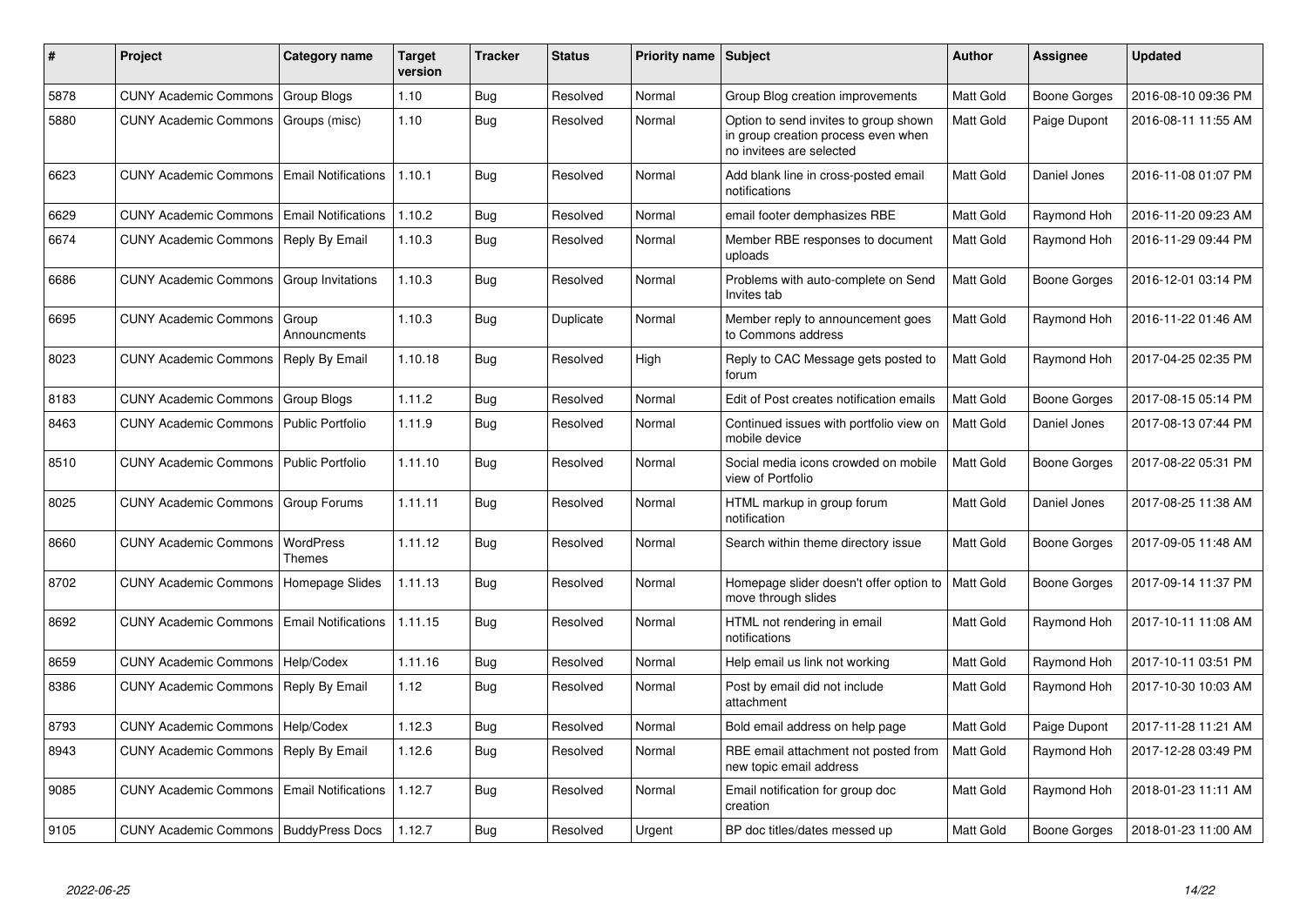| ∦     | <b>Project</b>                                   | Category name              | <b>Target</b><br>version | <b>Tracker</b> | <b>Status</b> | <b>Priority name   Subject</b> |                                                                                                    | <b>Author</b>    | <b>Assignee</b> | <b>Updated</b>      |
|-------|--------------------------------------------------|----------------------------|--------------------------|----------------|---------------|--------------------------------|----------------------------------------------------------------------------------------------------|------------------|-----------------|---------------------|
| 9107  | <b>CUNY Academic Commons</b>                     | Non-CUNY sign up<br>codes  | 1.12.7                   | <b>Bug</b>     | Resolved      | Normal                         | Can't add group to non-CUNY sign-up<br>code                                                        | <b>Matt Gold</b> | Boone Gorges    | 2018-01-23 04:15 PM |
| 9114  | <b>CUNY Academic Commons</b>                     | Home Page                  | 1.12.8                   | Bug            | Resolved      | Normal                         | group with long name messes up<br>homepage layout                                                  | <b>Matt Gold</b> | Boone Gorges    | 2018-01-24 05:17 PM |
| 9124  | <b>CUNY Academic Commons</b>                     | Reply By Email             | 1.12.8                   | <b>Bug</b>     | Resolved      | Normal                         | Old RBE new topic email address<br>appears on post editing screen                                  | <b>Matt Gold</b> | Raymond Hoh     | 2018-02-13 10:49 AM |
| 9132  | <b>CUNY Academic Commons</b>                     | My Commons                 | 1.12.8                   | Bug            | Resolved      | Normal                         | empty activity items on My Commons                                                                 | <b>Matt Gold</b> | Raymond Hoh     | 2018-02-13 10:49 AM |
| 9149  | <b>CUNY Academic Commons</b>                     | <b>BuddyPress Docs</b>     | 1.12.8                   | Bug            | Resolved      | Normal                         | Doc listing layout issue                                                                           | <b>Matt Gold</b> | Boone Gorges    | 2018-02-13 10:36 AM |
| 9148  | <b>CUNY Academic Commons</b>                     | Layout                     | 1.12.11                  | Bug            | Resolved      | Normal                         | CAC on Microsoft Edge                                                                              | <b>Matt Gold</b> | Matt Gold       | 2018-03-27 11:34 AM |
| 9466  | <b>CUNY Academic Commons</b>                     | Reply By Email             | 1.12.11                  | Bug            | Resolved      | Normal                         | email post notification does not post<br>notice of attachment                                      | Matt Gold        | Raymond Hoh     | 2018-03-27 12:48 PM |
| 9489  | <b>CUNY Academic Commons</b>                     | Spam/Spam<br>Prevention    | 1.12.11                  | Bug            | Resolved      | Normal                         | Email spam possibly related to CAC<br>form                                                         | <b>Matt Gold</b> | Raymond Hoh     | 2018-03-26 05:28 PM |
| 8225  | <b>CUNY Academic Commons</b>                     | Group Blogs                | 1.13                     | <b>Bug</b>     | Resolved      | Normal                         | replies to a blog post activity item                                                               | <b>Matt Gold</b> | Raymond Hoh     | 2018-05-07 12:32 PM |
| 9051  | <b>CUNY Academic Commons</b>                     | Groups (misc)              | 1.13                     | Bug            | Duplicate     | Normal                         | Difficult to know how to change group<br>email address                                             | Matt Gold        | Raymond Hoh     | 2018-04-13 05:01 PM |
| 9749  | <b>CUNY Academic Commons</b>                     | Onboarding                 | 1.13.2                   | Bug            | Resolved      | Normal                         | New invitation message mentions<br>username as opposed to First/Last<br>Name                       | <b>Matt Gold</b> | Boone Gorges    | 2018-05-22 10:49 AM |
| 9782  | <b>CUNY Academic Commons</b>                     | Groups (misc)              | 1.13.2                   | Bug            | Resolved      | Normal                         | Site loads/skips last step of group<br>creation                                                    | <b>Matt Gold</b> | Boone Gorges    | 2018-05-22 10:45 AM |
| 9875  | <b>CUNY Academic Commons</b>                     | Messages                   | 1.13.3                   | Bug            | Resolved      | Low                            | Can't mark message as read                                                                         | <b>Matt Gold</b> | Boone Gorges    | 2018-06-01 07:54 PM |
| 9876  | <b>CUNY Academic Commons</b>                     | Messages                   | 1.13.3                   | Bug            | Resolved      | Normal                         | System erroneously indicates<br>super-admin is part of private message<br>exchange                 | <b>Matt Gold</b> | Boone Gorges    | 2018-06-01 07:36 PM |
| 9977  | <b>CUNY Academic Commons</b>                     | <b>WordPress Plugins</b>   | 1.13.5                   | Bug            | Rejected      | High                           | <b>ACERT</b> website down                                                                          | <b>Matt Gold</b> | Boone Gorges    | 2018-07-03 02:09 PM |
| 10164 | <b>CUNY Academic Commons</b>                     | Group Forums               | 1.13.8                   | Bug            | Resolved      | Normal                         | A few oddities related to a cross-posted<br>forum post                                             | <b>Matt Gold</b> | Boone Gorges    | 2018-08-17 10:12 AM |
| 10209 | <b>CUNY Academic Commons</b>                     | BuddyPress (misc)          | 1.13.8                   | Bug            | Resolved      | Normal                         | Additional login prompt                                                                            | <b>Matt Gold</b> | Raymond Hoh     | 2018-08-29 03:23 PM |
| 10210 | <b>CUNY Academic Commons</b>                     | Onboarding                 | 1.13.8                   | Bug            | Resolved      | Normal                         | Spacing wonky on invite screen                                                                     | <b>Matt Gold</b> | Boone Gorges    | 2018-08-29 05:39 PM |
| 10144 | <b>CUNY Academic Commons</b>                     | Group Forums               | 1.13.10                  | <b>Bug</b>     | Resolved      | Normal                         | Subscription set to "no email"                                                                     | <b>Matt Gold</b> | Raymond Hoh     | 2018-09-25 10:26 AM |
| 10381 | <b>CUNY Academic Commons</b>                     | <b>Email Notifications</b> | 1.13.11                  | Bug            | Resolved      | Normal                         | Group Blog Comment notification<br>doesn't include username                                        | Matt Gold        | Raymond Hoh     | 2018-10-09 10:36 AM |
| 10410 | <b>CUNY Academic Commons   Group Invitations</b> |                            | 1.13.11                  | Bug            | Resolved      | Normal                         | Navigating to another user's 'invites'<br>page leads to portfolio page without<br>redirect message | Matt Gold        | Raymond Hoh     | 2018-10-09 10:43 AM |
| 10356 | CUNY Academic Commons   Reply By Email           |                            | 1.13.12                  | Bug            | Resolved      | Normal                         | RBE error                                                                                          | Matt Gold        | Raymond Hoh     | 2018-10-27 04:51 PM |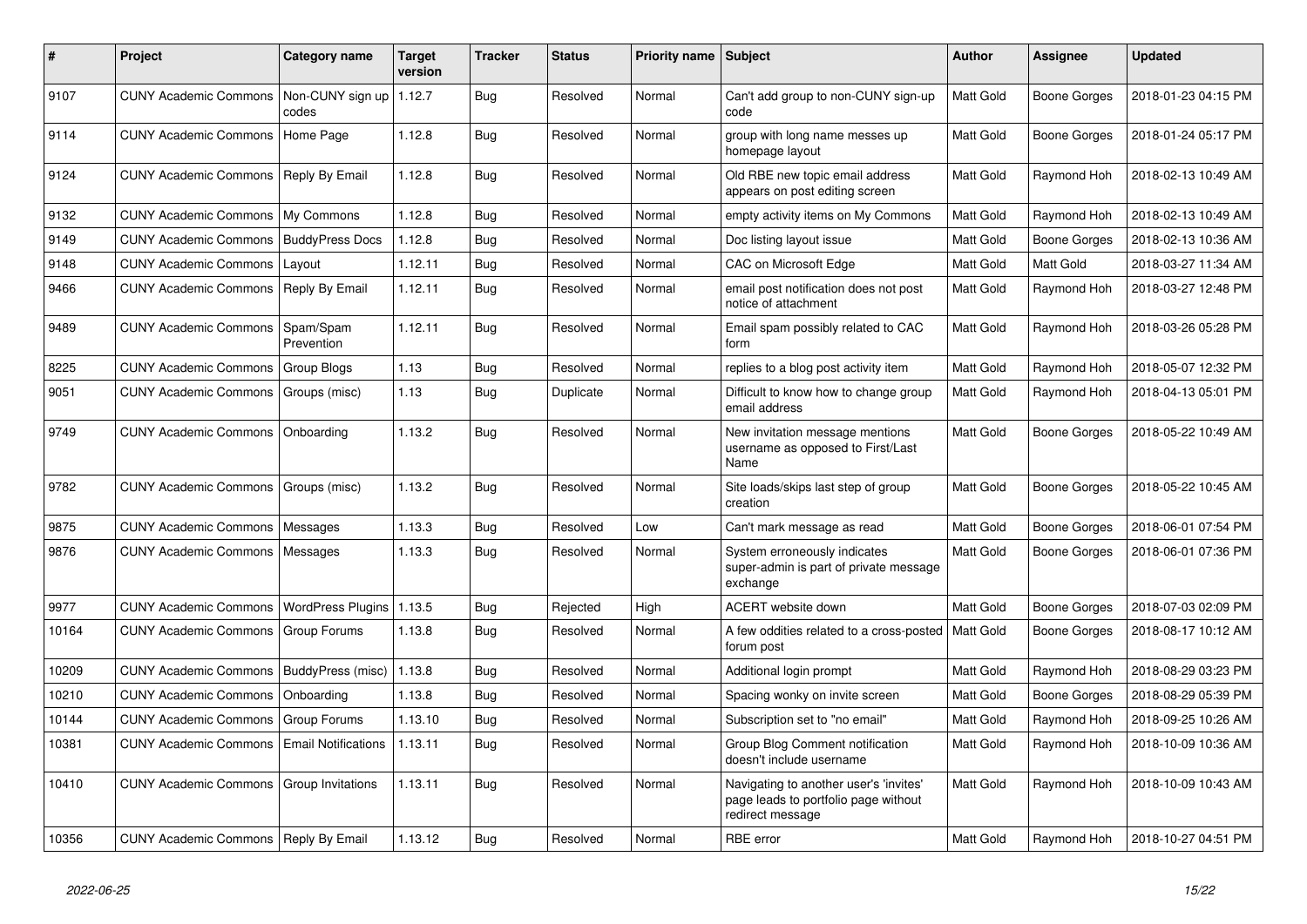| ∦     | Project                             | Category name              | <b>Target</b><br>version | <b>Tracker</b> | <b>Status</b> | <b>Priority name</b> | Subject                                                                                                          | <b>Author</b>    | Assignee     | <b>Updated</b>      |
|-------|-------------------------------------|----------------------------|--------------------------|----------------|---------------|----------------------|------------------------------------------------------------------------------------------------------------------|------------------|--------------|---------------------|
| 10553 | CUNY Academic Commons   Group Files |                            | 1.13.12                  | <b>Bug</b>     | Resolved      | Normal               | File category view persists after clicking<br>away                                                               | <b>Matt Gold</b> | Boone Gorges | 2018-10-23 11:47 AM |
| 10563 | <b>CUNY Academic Commons</b>        |                            | 1.13.12                  | Bug            | Resolved      | Urgent               | cllicking on links from site menu leads<br>to 500 error                                                          | <b>Matt Gold</b> | Boone Gorges | 2018-10-23 10:48 AM |
| 9235  | <b>CUNY Academic Commons</b>        | Reply By Email             | 1.14                     | Bug            | Resolved      | Normal               | Better RBE error messaging when<br>duplicate content is detected                                                 | <b>Matt Gold</b> | Raymond Hoh  | 2018-11-14 10:35 AM |
| 10789 | <b>CUNY Academic Commons</b>        | <b>Email Notifications</b> | 1.14.2                   | Bug            | Resolved      | High                 | Forum Posts not generating email<br>notifications                                                                | Matt Gold        | Boone Gorges | 2018-12-10 07:19 PM |
| 10854 | <b>CUNY Academic Commons</b>        | Groups (misc)              | 1.14.3                   | Bug            | Resolved      | Normal               | Group membership request not<br>appearing on Requests admin tab                                                  | Matt Gold        |              | 2018-12-21 04:12 PM |
| 11016 | CUNY Academic Commons   Home Page   |                            | 1.14.7                   | <b>Bug</b>     | Resolved      | Normal               | Activity timestamps on homepage are<br>borked                                                                    | <b>Matt Gold</b> | Raymond Hoh  | 2019-02-26 02:04 PM |
| 11174 | <b>CUNY Academic Commons</b>        | <b>Email Notifications</b> | 1.14.8                   | <b>Bug</b>     | Resolved      | High                 | Email notifications of spammed<br>comment on groupblog                                                           | <b>Matt Gold</b> | Raymond Hoh  | 2019-03-11 11:42 PM |
| 11209 | <b>CUNY Academic Commons</b>        | BuddyPress (misc)          | 1.14.11                  | Bug            | Resolved      | Normal               | Activity timestamp errors                                                                                        | Matt Gold        | Raymond Hoh  | 2019-04-23 12:27 PM |
| 11086 | <b>CUNY Academic Commons</b>        | <b>Email Notifications</b> | 1.15                     | <b>Bug</b>     | Resolved      | Normal               | Users clicking "unsubscribe" on a<br>forwarded CAC group email can<br>unsubscribe a another user from a<br>group | <b>Matt Gold</b> | Raymond Hoh  | 2019-04-16 12:40 PM |
| 11121 | <b>CUNY Academic Commons</b>        | Design                     | 1.15                     | Bug            | Resolved      | Low                  | Overlapping elements on mobile view<br>of CAC                                                                    | Matt Gold        | Boone Gorges | 2019-04-23 03:55 PM |
| 11610 | <b>CUNY Academic Commons</b>        |                            | 1.15.5                   | Bug            | Resolved      | Normal               | Homepage thumbnails not loading                                                                                  | <b>Matt Gold</b> | Boone Gorges | 2019-06-29 10:38 PM |
| 11619 | <b>CUNY Academic Commons</b>        |                            | 1.15.5                   | Bug            | Rejected      | Normal               | Homepage thumbnails not loading                                                                                  | <b>Matt Gold</b> | Raymond Hoh  | 2019-07-09 03:49 AM |
| 11800 | <b>CUNY Academic Commons</b>        | Groups (misc)              | 1.15.9                   | Bug            | Resolved      | Normal               | 'CUNY-wide' Campus option not saving<br>on groups/sites                                                          | <b>Matt Gold</b> | Boone Gorges | 2019-08-27 04:17 PM |
| 11808 | <b>CUNY Academic Commons</b>        | Messages                   | 1.15.9                   | Bug            | Resolved      | Normal               | Search function on messages not<br>working                                                                       | <b>Matt Gold</b> | Boone Gorges | 2019-08-30 11:03 AM |
| 11801 | <b>CUNY Academic Commons</b>        | Groups (misc)              | 1.16                     | <b>Bug</b>     | Resolved      | Normal               | Selecting 'CUNY-wide' when creating<br>group/site forbids selection of other<br>campuses                         | Matt Gold        | Sonja Leix   | 2019-11-14 11:14 AM |
| 12185 | <b>CUNY Academic Commons</b>        |                            | 1.16.1                   | Bug            | Resolved      | Immediate            | Group links not working                                                                                          | <b>Matt Gold</b> | Boone Gorges | 2019-12-10 10:35 AM |
| 12351 | <b>CUNY Academic Commons</b>        | <b>Email Notifications</b> | 1.16.5                   | Bug            | Resolved      | Normal               | No email notification for forum post                                                                             | Matt Gold        | Boone Gorges | 2020-02-03 02:33 PM |
| 12471 | <b>CUNY Academic Commons</b>        | <b>Email Notifications</b> | 1.16.7                   | Bug            | Resolved      | Normal               | forum notificaiton not sent                                                                                      | Matt Gold        | Raymond Hoh  | 2020-03-10 10:59 AM |
| 12499 | <b>CUNY Academic Commons</b>        | <b>Email Notifications</b> | 1.16.7                   | Bug            | Resolved      | Normal               | no email notification                                                                                            | <b>Matt Gold</b> | Raymond Hoh  | 2020-03-03 09:31 PM |
| 12670 | <b>CUNY Academic Commons</b>        | Responsive<br>Design       | 1.16.10                  | <b>Bug</b>     | Resolved      | Normal               | Social icons in site header overlap with<br>main nav on mobile                                                   | <b>Matt Gold</b> | Raymond Hoh  | 2020-04-28 11:03 AM |
| 12847 | <b>CUNY Academic Commons</b>        | Events                     | 1.16.12                  | Bug            | Resolved      | Normal               | Error message in event description                                                                               | <b>Matt Gold</b> | Raymond Hoh  | 2020-05-26 11:54 AM |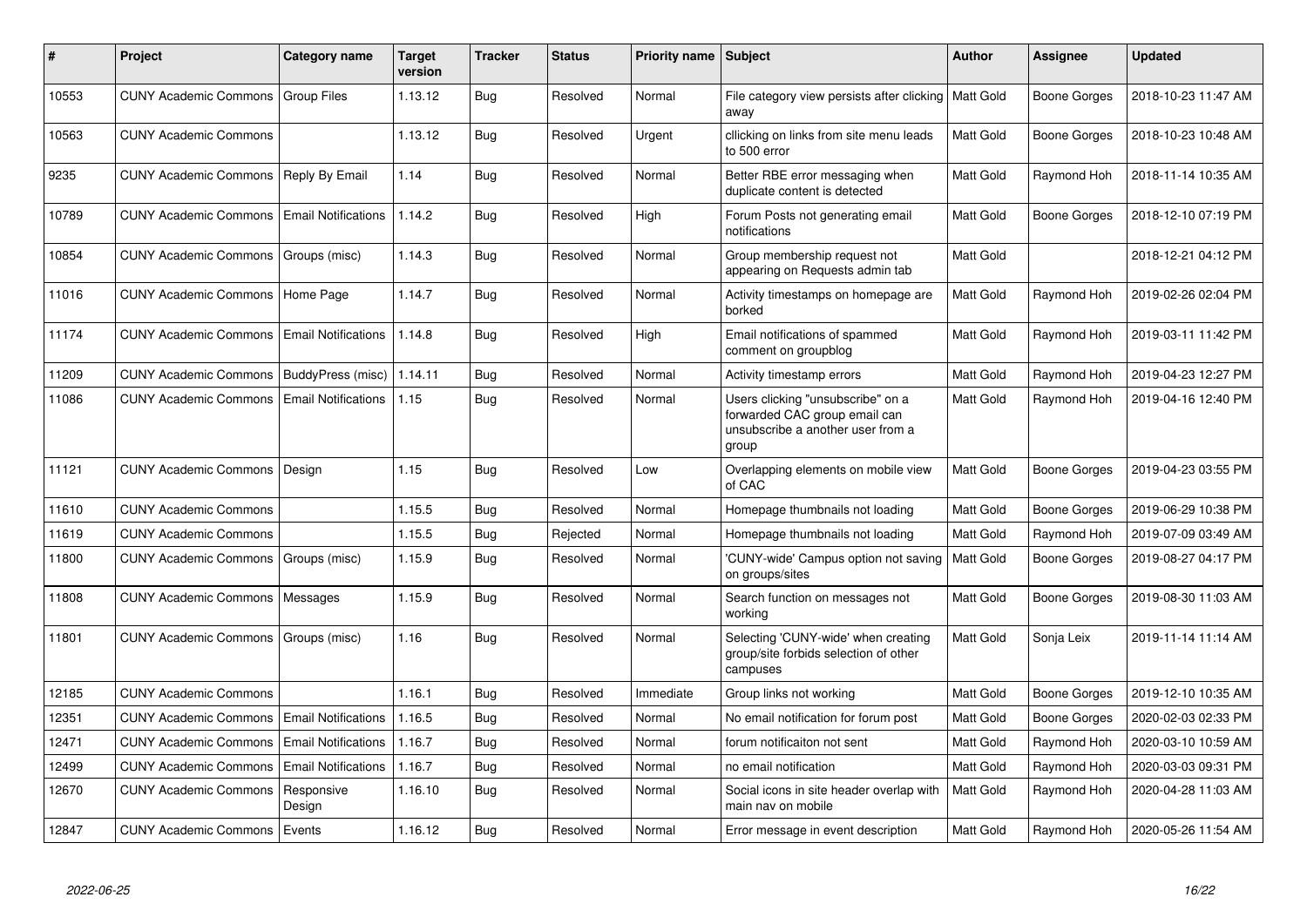| #              | Project                                   | <b>Category name</b>       | Target<br>version | <b>Tracker</b> | <b>Status</b> | Priority name Subject |                                                                      | Author           | Assignee            | <b>Updated</b>      |
|----------------|-------------------------------------------|----------------------------|-------------------|----------------|---------------|-----------------------|----------------------------------------------------------------------|------------------|---------------------|---------------------|
| 13230          | <b>CUNY Academic Commons</b>              | Layout                     | 1.17.2            | Bug            | Resolved      | Normal                | Overlapping notifications on group<br>management member acceptance   | <b>Matt Gold</b> | Raymond Hoh         | 2020-08-25 11:27 AM |
| 13459          | <b>CUNY Academic Commons</b>              | Layout                     | 1.17.6            | Bug            | Resolved      | Normal                | Line spacing on forum post title is too<br>small                     | Matt Gold        | Raymond Hoh         | 2020-10-27 11:00 AM |
| 13274          | <b>CUNY Academic Commons</b>              | <b>Email Notifications</b> | 1.17.8            | Bug            | Resolved      | Normal                | Messy links in CAC email notifications                               | Matt Gold        | Raymond Hoh         | 2020-11-17 12:31 PM |
| 12136          | <b>CUNY Academic Commons</b>              | Group Files                | 1.18.0            | Bug            | Resolved      | Normal                | "You must login" group file warning<br>shows after log in            | <b>Matt Gold</b> | Boone Gorges        | 2020-12-08 11:31 AM |
| 13496          | <b>CUNY Academic Commons</b>              | <b>Accessibility</b>       | 1.18.0            | Bug            | Resolved      | Normal                | Review contrast issues on registration<br>page and profile page      | Matt Gold        | Sonja Leix          | 2020-12-08 11:31 AM |
| 13669          | <b>CUNY Academic Commons</b>              | DiRT Integration           | 1.18.1            | Bug            | Resolved      | Normal                | Digital Research Tools showing up in<br>top nav for logged out users | Matt Gold        | <b>Boone Gorges</b> | 2020-12-08 05:11 PM |
| 13934          | CUNY Academic Commons   cuny.is           |                            | 1.18.4            | <b>Bug</b>     | Resolved      | Low                   | Error message on group settings<br>change                            | <b>Matt Gold</b> | Boone Gorges        | 2021-02-09 11:05 AM |
| 14017          | <b>CUNY Academic Commons</b>              | Group Blogs                | 1.18.8            | <b>Bug</b>     | Resolved      | Normal                | Editing of blog post leads to group<br>notification                  | <b>Matt Gold</b> | Raymond Hoh         | 2021-04-13 11:21 AM |
| 14738          | <b>CUNY Academic Commons</b>              | Group cloning              | 1.18.18           | Bug            | Resolved      | Normal                | unclear language during group/site<br>clone                          | <b>Matt Gold</b> | Jeremy Felt         | 2021-09-14 11:22 AM |
| 14776          | <b>CUNY Academic Commons</b>              | Toolbar                    | 1.18.19           | Bug            | Resolved      | Normal                | Top-level nav-bar drop-down nav<br>doesn't match navigation          | Matt Gold        | Raymond Hoh         | 2021-09-28 11:06 AM |
| 15024          | <b>CUNY Academic Commons</b>              | Social Paper               | 1.18.24           | Bug            | Resolved      | Normal                | Erroneous social paper notifications                                 | <b>Matt Gold</b> | Raymond Hoh         | 2021-12-08 11:07 AM |
| 15087          | <b>CUNY Academic Commons</b>              | Group Forums               | 1.18.24           | Bug            | Resolved      | Normal                | Forum file limit                                                     | <b>Matt Gold</b> | Boone Gorges        | 2021-12-14 11:39 AM |
| 15135          | <b>CUNY Academic Commons</b>              | Toolbar                    | 1.19.1            | Bug            | Resolved      | High                  | Header design spacing                                                | <b>Matt Gold</b> | Boone Gorges        | 2022-01-11 04:41 PM |
| 15196          | <b>CUNY Academic Commons</b>              | Layout                     | 1.19.2            | Bug            | Resolved      | Normal                | footer positioning on GCDI site                                      | Matt Gold        | Raymond Hoh         | 2022-01-25 11:33 AM |
| 15226          | <b>CUNY Academic Commons</b>              | Reply By Email             | 1.19.3            | <b>Bug</b>     | Resolved      | Normal                | Rejected reply-by-mail message                                       | <b>Matt Gold</b> | Raymond Hoh         | 2022-01-26 07:59 PM |
| 15228          | <b>CUNY Academic Commons</b>              | BuddyPress (misc)          | 1.19.3            | Bug            | Resolved      | Normal                | Broken site icon in "Sites Across CUNY<br>Listing                    | <b>Matt Gold</b> | Raymond Hoh         | 2022-01-26 07:48 PM |
| 15239          | <b>CUNY Academic Commons</b>              | Group Forums               | 1.19.3            | Bug            | Resolved      | High                  | multiple notifications of forum post                                 | Matt Gold        | Raymond Hoh         | 2022-02-01 10:10 PM |
| 13739          | <b>CUNY Academic Commons</b>              | Directories                | 2.0.0             | <b>Bug</b>     | Resolved      | Normal                | My Sites and My Groups take user to<br>the profile page              | Matt Gold        | Boone Gorges        | 2022-05-26 11:36 AM |
| $\overline{4}$ | <b>CUNY Academic Commons</b>              | WordPress (misc)           |                   | Bug            | Resolved      | Normal                | Site Loading Slowly at MEC                                           | Matt Gold        | <b>Matt Gold</b>    | 2009-10-18 12:00 AM |
| $\overline{7}$ | CUNY Academic Commons   BuddyPress (misc) |                            |                   | Bug            | Resolved      | Normal                | BuddyPress theme error on iPhone                                     | <b>Matt Gold</b> | <b>Boone Gorges</b> | 2009-09-15 07:39 PM |
| 16             | CUNY Academic Commons   Redmine           |                            |                   | <b>Bug</b>     | Resolved      | Normal                | Members unable to comment on<br>Tickets                              | Matt Gold        | Matt Gold           | 2009-09-12 04:29 PM |
| 22             | CUNY Academic Commons   Group Forums      |                            |                   | <b>Bug</b>     | Resolved      | Low                   | New BP Groups Created under the<br>Help Category in BBPress          | Matt Gold        | Boone Gorges        | 2009-09-19 01:09 PM |
| 25             | CUNY Academic Commons   Group Forums      |                            |                   | Bug            | Resolved      | Low                   | Group Page "Active Forum Topics" not<br>displaying                   | Matt Gold        | Boone Gorges        | 2009-09-28 05:25 PM |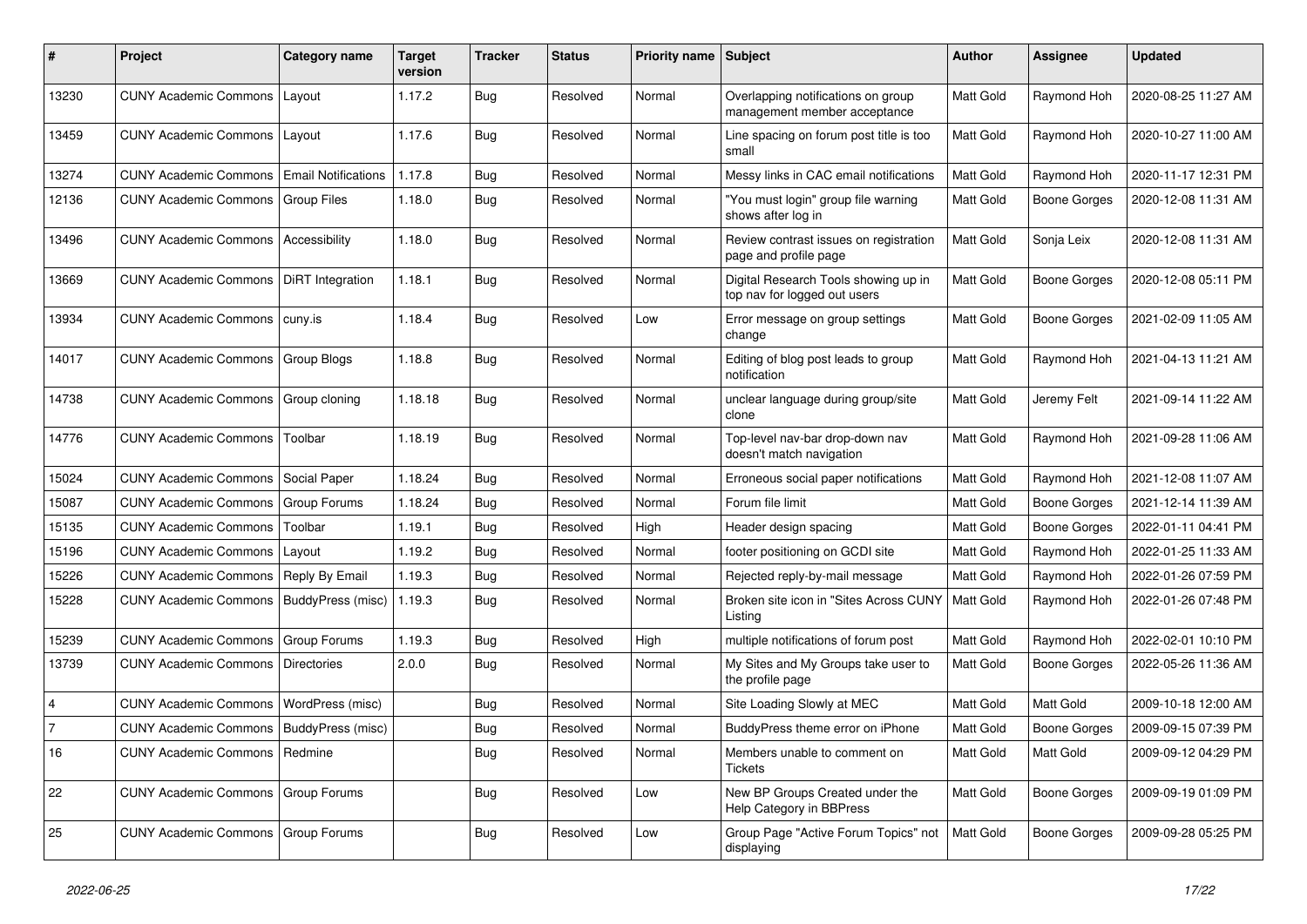| #  | Project                                   | Category name       | <b>Target</b><br>version | <b>Tracker</b> | <b>Status</b> | <b>Priority name</b> | Subject                                                       | Author           | <b>Assignee</b>     | <b>Updated</b>      |
|----|-------------------------------------------|---------------------|--------------------------|----------------|---------------|----------------------|---------------------------------------------------------------|------------------|---------------------|---------------------|
| 26 | <b>CUNY Academic Commons</b>              |                     |                          | Bug            | Resolved      | Normal               | <b>Install Akismet Sitewide</b>                               | <b>Matt Gold</b> | <b>Matt Gold</b>    | 2009-09-22 11:43 PM |
| 29 | <b>CUNY Academic Commons</b>              | Group Forums        |                          | <b>Bug</b>     | Resolved      | Low                  | Change user name display on BbPress                           | <b>Matt Gold</b> | <b>Boone Gorges</b> | 2009-10-19 03:27 PM |
| 30 | <b>CUNY Academic Commons</b>              | BuddyPress (misc)   |                          | Bug            | Resolved      | Normal               | Hidden Forum Activity Showing up in<br>News Feed              | Matt Gold        | <b>Boone Gorges</b> | 2009-09-30 02:51 PM |
| 33 | <b>CUNY Academic Commons</b>              | Group Forums        |                          | <b>Bug</b>     | Resolved      | Low                  | New Groups Added to Help Category                             | <b>Matt Gold</b> | <b>Boone Gorges</b> | 2009-10-19 04:06 PM |
| 35 | <b>CUNY Academic Commons</b>              | <b>Group Forums</b> |                          | <b>Bug</b>     | Resolved      | Normal               | 404 Email Notification Settings Links                         | Matt Gold        | <b>Boone Gorges</b> | 2009-12-10 09:24 PM |
| 41 | CUNY Academic Commons   BuddyPress (misc) |                     |                          | Bug            | Resolved      | Normal               | User listed twice in group                                    | Matt Gold        | <b>Matt Gold</b>    | 2009-12-08 07:35 PM |
| 44 | <b>CUNY Academic Commons</b>              | <b>Group Forums</b> |                          | <b>Bug</b>     | Resolved      | Normal               | WPMu avatars don't show up on<br><b>BbPress</b>               | Matt Gold        | Lucas Thurston      | 2009-12-13 10:45 AM |
| 47 | <b>CUNY Academic Commons</b>              | BuddyPress (misc)   |                          | <b>Bug</b>     | Resolved      | Normal               | Request to Join Group Lost                                    | Matt Gold        |                     | 2009-10-19 04:08 PM |
| 48 | <b>CUNY Academic Commons</b>              | <b>Group Forums</b> |                          | <b>Bug</b>     | Resolved      | High                 | Unsubscribed Users Receiving<br>Commons Forum Posts via Email | Matt Gold        | Boone Gorges        | 2009-10-17 07:01 PM |
| 49 | <b>CUNY Academic Commons</b>              |                     |                          | <b>Bug</b>     | Resolved      | High                 | Development Site Showing Up in<br>Google Results              | Matt Gold        | Zach Davis          | 2009-10-20 06:23 PM |
| 53 | CUNY Academic Commons   BuddyPress (misc) |                     |                          | Bug            | Resolved      | Normal               | Search on Group Page Not Working,<br>Leads to Home Page       | Matt Gold        | Boone Gorges        | 2009-10-22 10:51 AM |
| 56 | CUNY Academic Commons   BuddyPress (misc) |                     |                          | <b>Bug</b>     | Resolved      | Normal               | Addition of a Profile Field Option<br>Removes Existing One    | Matt Gold        | Zach Davis          | 2009-10-27 05:14 PM |
| 57 | <b>CUNY Academic Commons</b>              | WordPress (misc)    |                          | <b>Bug</b>     | Resolved      | Normal               | User reports being blocked by spam<br>filter                  | Matt Gold        | Lucas Thurston      | 2009-11-30 01:05 PM |
| 65 | <b>CUNY Academic Commons</b>              | WordPress (misc)    |                          | Bug            | Resolved      | Normal               | Blogs not accepting doc and docx files<br>as extensions       | Matt Gold        | <b>Matt Gold</b>    | 2009-11-17 10:04 PM |
| 69 | <b>CUNY Academic Commons</b>              | BuddyPress (misc)   |                          | Bug            | Resolved      | Normal               | UserName doesn't appear in News<br>Feed Wiki Edit             | Matt Gold        | Boone Gorges        | 2009-12-03 09:33 AM |
| 71 | <b>CUNY Academic Commons</b>              | Group Forums        |                          | Bug            | Resolved      | Urgent               | Forum of Private Group Not Hidden                             | Matt Gold        | Boone Gorges        | 2009-11-24 10:15 PM |
| 73 | <b>CUNY Academic Commons</b>              | Upgrades            |                          | Bug            | Resolved      | Normal               | Take the Tour link                                            | Matt Gold        | CIC Michael         | 2009-12-02 06:41 PM |
| 74 | <b>CUNY Academic Commons</b>              | Upgrades            |                          | <b>Bug</b>     | Resolved      | Low                  | Join/Login Link Weirdness                                     | Matt Gold        | CIC Michael         | 2010-05-11 04:42 PM |
| 78 | <b>CUNY Academic Commons</b>              | Upgrades            |                          | <b>Bug</b>     | Resolved      | Normal               | Slideshow links                                               | Matt Gold        | CIC Michael         | 2009-12-03 03:08 AM |
| 79 | <b>CUNY Academic Commons</b>              | Upgrades            |                          | Bug            | Rejected      | Low                  | IE6 Compatibility                                             | <b>Matt Gold</b> | <b>CIC Michael</b>  | 2014-05-01 09:14 AM |
| 80 | CUNY Academic Commons   Upgrades          |                     |                          | Bug            | Resolved      | Normal               | Extra Wrap Element on Home Page<br>Groups Loader              | Matt Gold        | CIC Michael         | 2009-12-03 04:23 PM |
| 81 | <b>CUNY Academic Commons</b>              | Upgrades            |                          | Bug            | Resolved      | Normal               | Create a blog template                                        | Matt Gold        | CIC Michael         | 2009-12-02 08:17 PM |
| 82 | <b>CUNY Academic Commons</b>              | Upgrades            |                          | <b>Bug</b>     | Resolved      | Normal               | BP Admin Styles/Subdomain blogs                               | Matt Gold        | CIC Michael         | 2010-05-20 03:10 PM |
| 83 | CUNY Academic Commons                     | Upgrades            |                          | Bug            | Resolved      | Normal               | Static Pages under About (and Help<br>page)                   | Matt Gold        | CIC Michael         | 2009-12-02 09:31 PM |
| 84 | CUNY Academic Commons   Upgrades          |                     |                          | Bug            | Resolved      | Normal               | Additional QA round                                           | Matt Gold        | Zach Davis          | 2010-05-11 04:54 PM |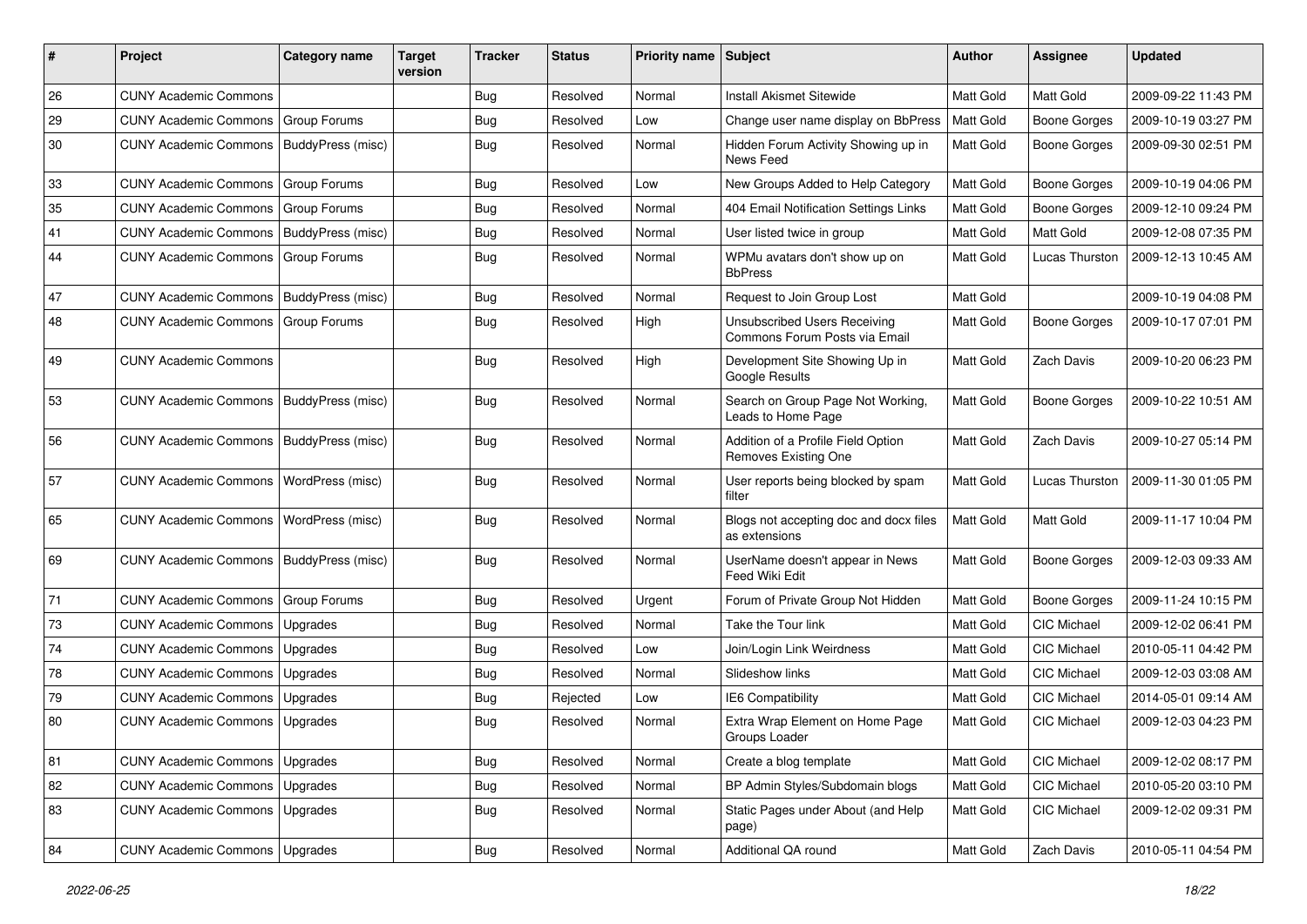| ∦   | Project                          | <b>Category name</b> | <b>Target</b><br>version | <b>Tracker</b> | <b>Status</b> | <b>Priority name</b> | Subject                                                                | <b>Author</b> | <b>Assignee</b>     | <b>Updated</b>      |
|-----|----------------------------------|----------------------|--------------------------|----------------|---------------|----------------------|------------------------------------------------------------------------|---------------|---------------------|---------------------|
| 86  | <b>CUNY Academic Commons</b>     | Upgrades             |                          | Bug            | Resolved      | Normal               | Fix width of feed column on news page                                  | Matt Gold     | Boone Gorges        | 2009-12-09 12:26 PM |
| 87  | <b>CUNY Academic Commons</b>     | Upgrades             |                          | <b>Bug</b>     | Resolved      | High                 | Upgrade MediaWiki Skin                                                 | Matt Gold     | Boone Gorges        | 2009-12-03 08:24 AM |
| 88  | <b>CUNY Academic Commons</b>     | Upgrades             |                          | <b>Bug</b>     | Resolved      | Normal               | Group Admin Screens                                                    | Matt Gold     | CIC Michael         | 2009-12-03 08:20 PM |
| 89  | <b>CUNY Academic Commons</b>     | Upgrades             |                          | <b>Bug</b>     | Resolved      | Normal               | Document Core Changes                                                  | Matt Gold     | Boone Gorges        | 2010-05-11 04:41 PM |
| 90  | <b>CUNY Academic Commons</b>     | Upgrades             |                          | Bug            | Resolved      | Normal               | Reminder about div.content-header                                      | Matt Gold     | CIC Michael         | 2009-12-03 08:21 PM |
| 91  | <b>CUNY Academic Commons</b>     | Upgrades             |                          | <b>Bug</b>     | Resolved      | Normal               | <b>Check Plugin Styling</b>                                            | Matt Gold     | Chris Stein         | 2010-05-11 05:02 PM |
| 95  | <b>CUNY Academic Commons</b>     | Upgrades             |                          | <b>Bug</b>     | Resolved      | Normal               | Add News/Dev Blog feeds to News<br>Page                                | Matt Gold     | Boone Gorges        | 2009-12-09 12:23 PM |
| 98  | <b>CUNY Academic Commons</b>     | Wiki                 |                          | <b>Bug</b>     | Resolved      | High                 | CICDev Authentication request on wiki                                  | Matt Gold     | Lucas Thurston      | 2009-12-03 11:45 AM |
| 99  | <b>CUNY Academic Commons</b>     | Upgrades             |                          | <b>Bug</b>     | Resolved      | Normal               | <b>Wiki Fixes</b>                                                      | Matt Gold     | Boone Gorges        | 2009-12-03 09:31 AM |
| 100 | <b>CUNY Academic Commons</b>     | Upgrades             |                          | <b>Bug</b>     | Resolved      | High                 | Unclickable title links on group forum                                 | Matt Gold     | Boone Gorges        | 2009-12-03 09:19 AM |
| 101 | <b>CUNY Academic Commons</b>     | Upgrades             |                          | <b>Bug</b>     | Resolved      | Normal               | Help Pages                                                             | Matt Gold     | Matt Gold           | 2009-12-08 07:34 PM |
| 103 | CUNY Academic Commons            | Upgrades             |                          | <b>Bug</b>     | Resolved      | Normal               | Repeat Forum Pagination at bottom                                      | Matt Gold     | Boone Gorges        | 2010-03-02 08:08 PM |
| 104 | <b>CUNY Academic Commons</b>     | Upgrades             |                          | <b>Bug</b>     | Resolved      | Low                  | Forum Tag Cloud Problems                                               | Matt Gold     | <b>Boone Gorges</b> | 2010-05-11 04:32 PM |
| 105 | <b>CUNY Academic Commons</b>     | Upgrades             |                          | <b>Bug</b>     | Resolved      | Low                  | Shift in Header upon Page Load                                         | Matt Gold     | CIC Michael         | 2010-05-20 03:05 PM |
| 106 | <b>CUNY Academic Commons</b>     | Upgrades             |                          | <b>Bug</b>     | Resolved      | High                 | <b>ITPF09 Forum Issue</b>                                              | Matt Gold     | Boone Gorges        | 2009-12-03 04:49 PM |
| 107 | <b>CUNY Academic Commons</b>     | Upgrades             |                          | Bug            | Resolved      | High                 | Log In Problem                                                         | Matt Gold     | Boone Gorges        | 2009-12-04 12:02 AM |
| 109 | <b>CUNY Academic Commons</b>     | Upgrades             |                          | Bug            | Resolved      | Normal               | BP Admin Bar doesn't appear on login<br>screen                         | Matt Gold     | Boone Gorges        | 2010-05-11 05:21 PM |
| 110 | <b>CUNY Academic Commons</b>     | Upgrades             |                          | <b>Bug</b>     | Resolved      | Normal               | New Password through BP Settings<br>Not Taking                         | Matt Gold     | <b>Boone Gorges</b> | 2010-03-02 08:12 PM |
| 111 | <b>CUNY Academic Commons</b>     | Upgrades             |                          | <b>Bug</b>     | Resolved      | High                 | More Privacy Options and BP Feed                                       | Matt Gold     | Boone Gorges        | 2010-02-25 12:24 PM |
| 115 | <b>CUNY Academic Commons</b>     | Upgrades             |                          | <b>Bug</b>     | Resolved      | High                 | Alliw spreadsheet attachments on<br>forum posts                        | Matt Gold     | Boone Gorges        | 2009-12-06 12:13 AM |
| 116 | <b>CUNY Academic Commons</b>     | Upgrades             |                          | <b>Bug</b>     | Resolved      | Low                  | Comment Out Popular Listing of<br>Members on Homepage                  | Matt Gold     | <b>Boone Gorges</b> | 2009-12-09 12:51 PM |
| 119 | <b>CUNY Academic Commons</b>     | Upgrades             |                          | <b>Bug</b>     | Resolved      | Normal               | Add "Create a Group" to BP Admin bar<br>at bottom of My Groups listing | Matt Gold     | CIC Michael         | 2010-05-11 04:40 PM |
| 124 | <b>CUNY Academic Commons</b>     | Upgrades             |                          | Bug            | Resolved      | Low                  | Mulitple Wiki Edits Showing Up in<br>News Feed                         | Matt Gold     | Boone Gorges        | 2009-12-13 06:25 PM |
| 126 | <b>CUNY Academic Commons</b>     | Upgrades             |                          | Bug            | Resolved      | Urgent               | Report of Lost Forum Attachments<br>after Upgrade                      | Matt Gold     | Boone Gorges        | 2009-12-09 03:23 PM |
| 127 | <b>CUNY Academic Commons</b>     | Upgrades             |                          | <b>Bug</b>     | Resolved      | Normal               | My-Groups Page Link on BP Admin<br><b>Bar Deadends</b>                 | Matt Gold     | CIC Michael         | 2010-05-11 04:41 PM |
| 128 | CUNY Academic Commons   Upgrades |                      |                          | Bug            | Resolved      | Normal               | SPS Profile Field Description                                          | Matt Gold     | Matt Gold           | 2009-12-07 08:55 AM |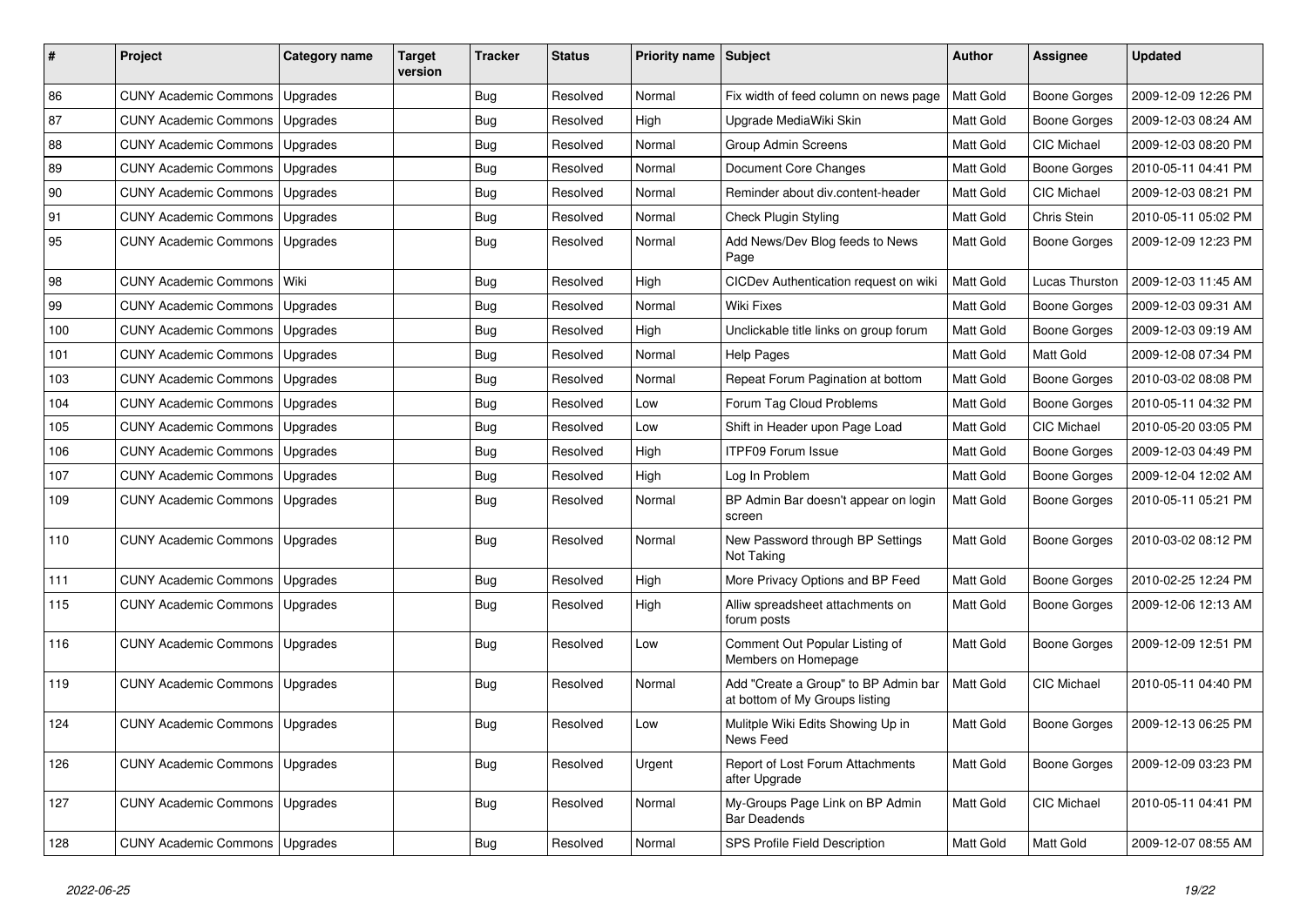| #   | Project                                   | Category name     | <b>Target</b><br>version | <b>Tracker</b> | <b>Status</b> | <b>Priority name</b> | Subject                                                                         | <b>Author</b>    | <b>Assignee</b>     | <b>Updated</b>      |
|-----|-------------------------------------------|-------------------|--------------------------|----------------|---------------|----------------------|---------------------------------------------------------------------------------|------------------|---------------------|---------------------|
| 130 | CUNY Academic Commons   BuddyPress (misc) |                   |                          | Bug            | Resolved      | Normal               | Link to Blog on Group Pages leads<br>back to Group                              | <b>Matt Gold</b> | Boone Gorges        | 2009-12-10 01:28 PM |
| 134 | CUNY Academic Commons   BuddyPress (misc) |                   |                          | Bug            | Resolved      | Low                  | Div Overflow Issue on Mail Interface                                            | <b>Matt Gold</b> | Boone Gorges        | 2009-12-13 06:28 PM |
| 137 | <b>CUNY Academic Commons</b>              | Upgrades          |                          | <b>Bug</b>     | Resolved      | High                 | Reports of Inability to Attach/Download<br><b>Attachments to Forum Posts</b>    | <b>Matt Gold</b> | Boone Gorges        | 2009-12-10 11:41 AM |
| 138 | CUNY Academic Commons   BuddyPress (misc) |                   |                          | <b>Bug</b>     | Resolved      | Normal               | Broken Links in Forum Notification<br>Emails                                    | <b>Matt Gold</b> | Boone Gorges        | 2010-03-02 07:59 PM |
| 143 | <b>CUNY Academic Commons</b>              | BuddyPress (misc) |                          | <b>Bug</b>     | Resolved      | Normal               | Friendship Acceptance Error Message                                             | <b>Matt Gold</b> | Boone Gorges        | 2010-05-11 04:44 PM |
| 145 | CUNY Academic Commons   BuddyPress (misc) |                   |                          | Bug            | Resolved      | Normal               | Trackbacks are being attributed to<br>'ungooglable'                             | Matt Gold        | Boone Gorges        | 2010-05-20 03:07 PM |
| 147 | <b>CUNY Academic Commons</b>              | Group Forums      |                          | Bug            | Resolved      | Normal               | <b>Character Limit on Forum Post Titles</b>                                     | <b>Matt Gold</b> | <b>Boone Gorges</b> | 2009-12-22 10:38 PM |
| 148 | <b>CUNY Academic Commons</b>              | BuddyPress (misc) |                          | Bug            | Resolved      | Normal               | TinyMCE Problem with URLs in Posts                                              | <b>Matt Gold</b> | Boone Gorges        | 2010-02-25 12:22 PM |
| 149 | CUNY Academic Commons   BuddyPress (misc) |                   |                          | <b>Bug</b>     | Resolved      | Normal               | <b>Email Notifications and TinyMCE</b>                                          | Matt Gold        | Boone Gorges        | 2010-01-08 09:33 PM |
| 152 | <b>CUNY Academic Commons</b>              | BuddyPress (misc) |                          | Bug            | Resolved      | Normal               | HTML Tags Added to Email<br>Notifications                                       | <b>Matt Gold</b> | Boone Gorges        | 2010-05-11 04:52 PM |
| 153 | CUNY Academic Commons   BuddyPress (misc) |                   |                          | <b>Bug</b>     | Resolved      | Normal               | User Asked to login again while trying<br>to submit wire post                   | Matt Gold        | Boone Gorges        | 2010-05-11 04:48 PM |
| 154 | <b>CUNY Academic Commons</b>              | BuddyPress (misc) |                          | <b>Bug</b>     | Resolved      | Low                  | Order of posts on Forum page                                                    | <b>Matt Gold</b> | Boone Gorges        | 2010-05-11 04:53 PM |
| 155 | CUNY Academic Commons   BuddyPress (misc) |                   |                          | Bug            | Resolved      | Normal               | Problem with Group Blog BuddyPress<br>Plugin                                    | <b>Matt Gold</b> | Boone Gorges        | 2010-01-23 07:19 AM |
| 156 | <b>CUNY Academic Commons</b>              | BuddyPress (misc) |                          | <b>Bug</b>     | Resolved      | Low                  | Sticky Posts and Recently Active<br><b>Topics List</b>                          | Matt Gold        | Boone Gorges        | 2010-05-11 05:22 PM |
| 159 | <b>CUNY Academic Commons</b>              | BuddyPress (misc) |                          | Bug            | Resolved      | Normal               | Member reports trouble with<br><b>Notification Settings</b>                     | Matt Gold        | Boone Gorges        | 2010-05-11 04:50 PM |
| 160 | <b>CUNY Academic Commons</b>              | BuddyPress (misc) |                          | Bug            | Resolved      | Low                  | Sticky Posts and Recently Active<br><b>Topics List</b>                          | <b>Matt Gold</b> | Boone Gorges        | 2010-01-21 02:02 PM |
| 162 | <b>CUNY Academic Commons</b>              | WordPress (misc)  |                          | <b>Bug</b>     | Resolved      | Normal               | File Size Error on Upload                                                       | <b>Matt Gold</b> |                     | 2010-03-22 03:49 PM |
| 163 | <b>CUNY Academic Commons</b>              | WordPress (misc)  |                          | Bug            | Resolved      | High                 | Missing plugins                                                                 | <b>Matt Gold</b> | Boone Gorges        | 2010-05-11 08:38 PM |
| 165 | <b>CUNY Academic Commons</b>              | Wiki              |                          | <b>Bug</b>     | Resolved      | Urgent               | White Screen of Death on Commons<br>MediaWiki                                   | Matt Gold        | Boone Gorges        | 2010-02-28 12:44 PM |
| 166 | <b>CUNY Academic Commons</b>              | WordPress (misc)  |                          | <b>Bug</b>     | Resolved      | Normal               | Twitter Tools Posts Links to Tags Blog                                          | Matt Gold        | Boone Gorges        | 2010-05-11 05:25 PM |
| 170 | <b>CUNY Academic Commons</b>              | WordPress (misc)  |                          | Bug            | Resolved      | Normal               | Security Certificate Out of Date                                                | Matt Gold        |                     | 2010-05-11 05:28 PM |
| 171 | <b>CUNY Academic Commons</b>              | Redmine           |                          | <b>Bug</b>     | Resolved      | Normal               | Redmine emails point to<br>issues.gc.cuny.edu instead of<br>redmine.gc.cuny.edu | <b>Matt Gold</b> | Matt Gold           | 2010-05-11 08:16 PM |
| 172 | CUNY Academic Commons   BuddyPress (misc) |                   |                          | <b>Bug</b>     | Resolved      | Normal               | Forum Notifications not working                                                 | <b>Matt Gold</b> |                     | 2010-03-04 07:28 AM |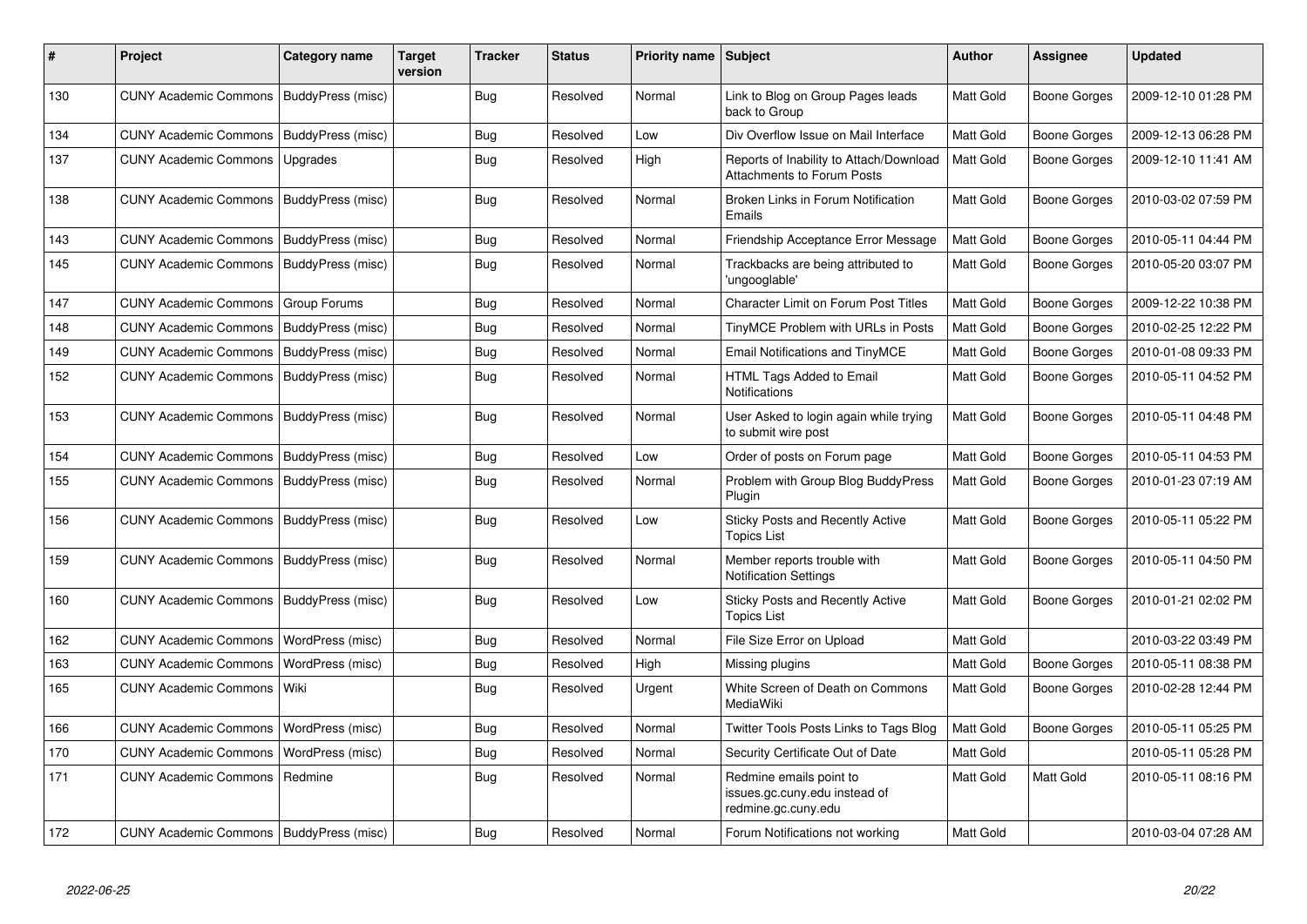| #   | Project                                   | Category name            | Target<br>version | <b>Tracker</b> | <b>Status</b> | <b>Priority name</b> | <b>Subject</b>                                                        | Author           | Assignee            | <b>Updated</b>      |
|-----|-------------------------------------------|--------------------------|-------------------|----------------|---------------|----------------------|-----------------------------------------------------------------------|------------------|---------------------|---------------------|
| 173 | <b>CUNY Academic Commons</b>              | BuddyPress (misc)        |                   | <b>Bug</b>     | Resolved      | Normal               | Blockquote display cut off in mac<br>browsers                         | <b>Matt Gold</b> | <b>Boone Gorges</b> | 2010-05-11 04:58 PM |
| 174 | <b>CUNY Academic Commons</b>              | BuddyPress (misc)        |                   | <b>Bug</b>     | Resolved      | Normal               | College names no longer active links<br>on profiles                   | Matt Gold        | <b>Boone Gorges</b> | 2010-05-11 05:00 PM |
| 175 | <b>CUNY Academic Commons</b>              | WordPress (misc)         |                   | <b>Bug</b>     | Resolved      | Normal               | <b>Registration issues</b>                                            | <b>Matt Gold</b> | Boone Gorges        | 2010-05-20 12:38 PM |
| 180 | CUNY Academic Commons   BuddyPress (misc) |                          |                   | <b>Bug</b>     | Resolved      | Normal               | Incorrect Link on Friendship Request<br><b>Notification Issues</b>    | Matt Gold        | Boone Gorges        | 2010-03-13 08:47 AM |
| 181 | <b>CUNY Academic Commons</b>              | <b>BuddyPress (misc)</b> |                   | <b>Bug</b>     | Resolved      | Low                  | spam comments showing up in activity<br>stream                        | Matt Gold        | <b>Boone Gorges</b> | 2010-06-22 06:53 PM |
| 185 | <b>CUNY Academic Commons</b>              | BuddyPress (misc)        |                   | <b>Bug</b>     | Resolved      | Immediate            | Private Group Info/Documents on<br><b>Activity Stream</b>             | Matt Gold        | Boone Gorges        | 2010-05-11 05:01 PM |
| 187 | <b>CUNY Academic Commons</b>              | BuddyPress (misc)        |                   | <b>Bug</b>     | Resolved      | Normal               | Group Member unable to be promoted<br>to admin status                 | <b>Matt Gold</b> | Boone Gorges        | 2010-04-02 09:26 PM |
| 189 | <b>CUNY Academic Commons</b>              | BuddyPress (misc)        |                   | <b>Bug</b>     | Resolved      | Normal               | <b>Trouble Uploading Document</b>                                     | Matt Gold        | Boone Gorges        | 2010-05-11 04:31 PM |
| 192 | <b>CUNY Academic Commons</b>              | WordPress (misc)         |                   | <b>Bug</b>     | Rejected      | Normal               | Google Custom Search on Blogs                                         | Matt Gold        | Chris Stein         | 2014-05-01 09:18 AM |
| 204 | <b>CUNY Academic Commons</b>              | BuddyPress (misc)        |                   | <b>Bug</b>     | Resolved      | Normal               | Embiggen list of my groups                                            | <b>Matt Gold</b> | Boone Gorges        | 2010-05-11 05:13 PM |
| 205 | <b>CUNY Academic Commons</b>              | BuddyPress (misc)        |                   | <b>Bug</b>     | Resolved      | High                 | <b>Cannot Create Account</b>                                          | <b>Matt Gold</b> | Boone Gorges        | 2010-05-20 03:18 PM |
| 209 | <b>CUNY Academic Commons</b>              | BuddyPress (misc)        |                   | <b>Bug</b>     | Resolved      | High                 | Members Report that Forum<br>Attachments not working                  | <b>Matt Gold</b> | Boone Gorges        | 2010-05-14 12:13 PM |
| 211 | <b>CUNY Academic Commons</b>              |                          |                   | <b>Bug</b>     | Resolved      | Normal               | Weird Display of Text on Homepage<br>Load                             | Matt Gold        |                     | 2010-05-06 11:45 AM |
| 215 | <b>CUNY Academic Commons</b>              | BuddyPress (misc)        |                   | <b>Bug</b>     | Resolved      | Low                  | Inaccurate dates on group page`                                       | Matt Gold        | Boone Gorges        | 2010-05-12 12:11 PM |
| 219 | <b>CUNY Academic Commons</b>              | <b>WordPress (misc)</b>  |                   | Bug            | Resolved      | Low                  | Left Margin Padding on sign-in page                                   | <b>Matt Gold</b> | Boone Gorges        | 2010-05-11 05:14 PM |
| 220 | <b>CUNY Academic Commons</b>              | BuddyPress (misc)        |                   | <b>Bug</b>     | Resolved      | High                 | Hidden Groups showing up in<br>homepage group listing                 | <b>Matt Gold</b> | Boone Gorges        | 2010-05-07 10:30 AM |
| 221 | <b>CUNY Academic Commons</b>              | <b>WordPress (misc)</b>  |                   | <b>Bug</b>     | Resolved      | Normal               | Report a Bug link missing from<br>UserVoice feedback tab              | Matt Gold        | Matt Gold           | 2010-05-09 07:43 AM |
| 222 | <b>CUNY Academic Commons</b>              | BuddyPress (misc)        |                   | <b>Bug</b>     | Resolved      | High                 | No way for group admins to invite new<br>members                      | Matt Gold        | Boone Gorges        | 2010-05-11 09:02 PM |
| 223 | <b>CUNY Academic Commons</b>              | BuddyPress (misc)        |                   | <b>Bug</b>     | Resolved      | Normal               | Uploaded Group Document Failed to<br><b>Create Email Notification</b> | Matt Gold        | Boone Gorges        | 2010-05-11 10:12 PM |
| 235 | CUNY Academic Commons   BuddyPress (misc) |                          |                   | <b>Bug</b>     | Resolved      | Normal               | BP Admin Bar Not Appearing on Help<br>Blog                            | <b>Matt Gold</b> | Boone Gorges        | 2010-05-20 06:15 PM |
| 239 | CUNY Academic Commons   BuddyPress (misc) |                          |                   | <b>Bug</b>     | Resolved      | Normal               | Forum Post Error                                                      | Matt Gold        | Boone Gorges        | 2010-05-12 11:48 AM |
| 240 | <b>CUNY Academic Commons</b>              | BuddyPress (misc)        |                   | <b>Bug</b>     | Resolved      | Normal               | Invite Anyone - CUNY email domain<br>produces error                   | Matt Gold        | Boone Gorges        | 2010-05-14 12:39 PM |
| 241 | CUNY Academic Commons   BuddyPress (misc) |                          |                   | <b>Bug</b>     | Resolved      | Normal               | <b>Emailed Group Activity Updates</b><br>Contain Escape Characters    | Matt Gold        | Boone Gorges        | 2010-08-25 01:30 PM |